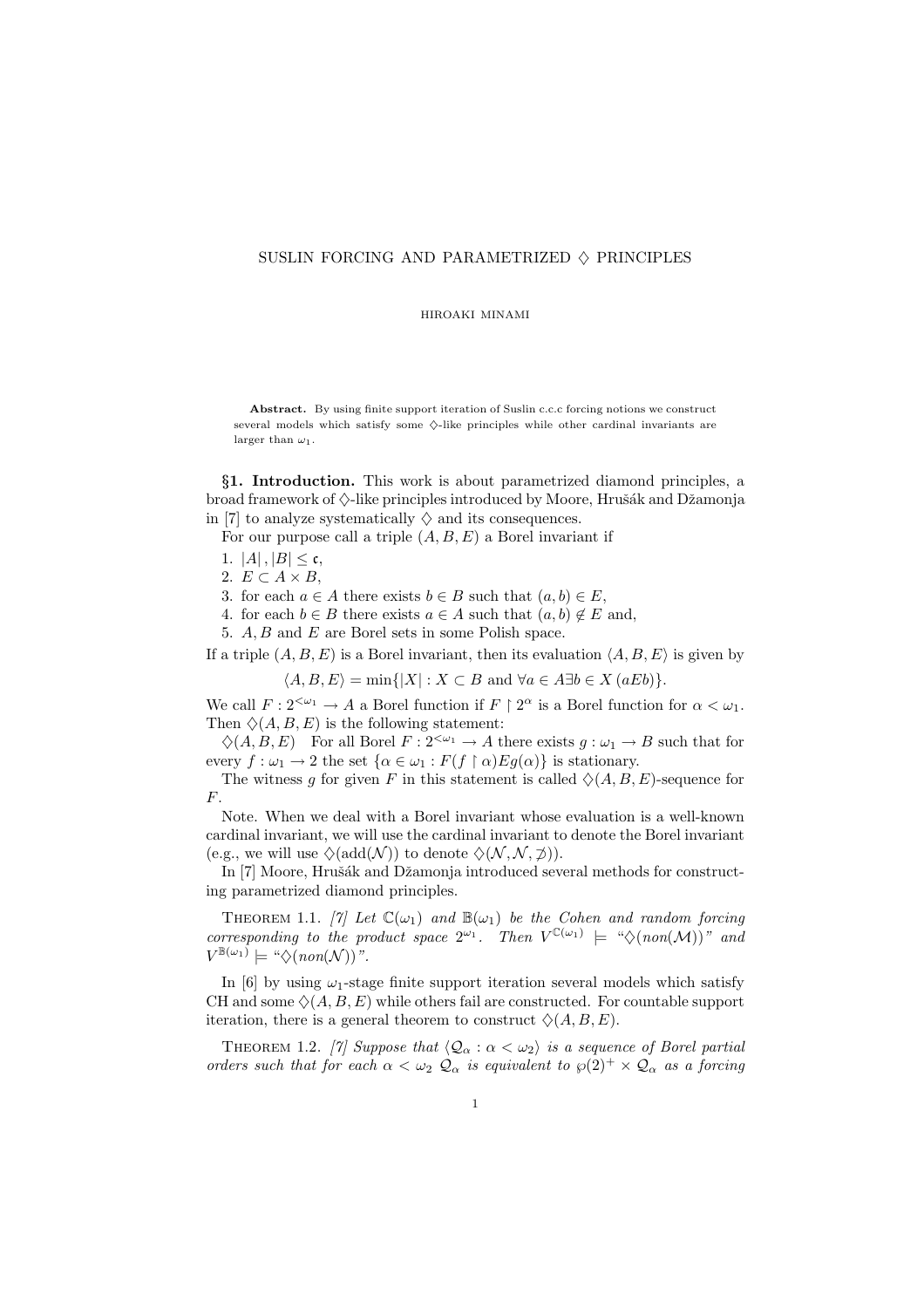notion and let  $\mathcal{P}_{\omega_2}$  be the countable support iteration of this sequence. If  $\mathcal{P}_{\omega_2}$  is proper and  $(A, B, E)$  is a Borel invariant then  $\mathcal{P}_{\omega_2}$  forces  $\langle A, B, E \rangle \leq \omega_1$  iff  $\mathcal{P}_{\omega_2}$ forces  $\Diamond$  (A, B, E).

This result is best possible because the following proposition holds.

PROPOSITION 1.3. Let  $(A, B, E)$  be a Borel invariant. If  $\Diamond(A, B, E)$  holds, then  $\langle A, B, E \rangle \leq \omega_1$ .

In this paper we shall prove the consistency of  $\Diamond(\mathfrak{x}) + \mathfrak{y} = \omega_2$  for several pairs  $(x, \eta)$  of cardinal invariants of the continuum. As mentioned above (Theorem1.2) this has been achieved before by Moore, Hrušák and Džamonja in [7]. They used countable support iteration to show  $\Diamond(\mathfrak{x}) + \mathfrak{y} = \omega_2$ .

Our approach is completely different from theirs. We shall use finite support iteration of Suslin c.c.c forcing notions to prove the consistency of  $\Diamond(\mathfrak{x})+\mathfrak{y}=\omega_2$ . In addition, our results are more general. We can obtain the consistency of  $\Diamond(\mathfrak{x}) + \mathfrak{y} = \kappa$ , not just of  $\Diamond(\mathfrak{x}) + \mathfrak{y} = \omega_2$ .

Along the way, new preservation results for finite support iteration are established. These are interesting in their own right.

The present paper is organized as follows. In section 2, we will show some properties of Suslin c.c.c forcing. Section 3 is devoted to prove preservation results for finite support iteration of some Suslin c.c.c forcing notions.

In section 4, we shall present several models satisfying parametrized diamond principles by using  $\omega_2$ -stage finite support iteration of Suslin c.c.c forcing notions.

§2. Suslin c.c.c forcing and complete embedding. In this section we will study some properties of a family of c.c.c forcing notions which have a nice definition.

DEFINITION 2.1. [1, p.168] A forcing notion  $\mathbb{P} = \langle \mathbb{P}, \leq_{\mathbb{P}} \rangle$  has a Suslin definition if  $\mathbb{P} \subset \omega^{\omega}$ ,  $\leq_{\mathbb{P}} \subset \omega^{\omega} \times \omega^{\omega}$  and  $\perp_{\mathbb{P}} \subset \omega^{\omega} \times \omega^{\omega}$  are  $\Sigma_1^1$ .

 $\mathbb P$  is Suslin c.c.c if  $\mathbb P$  is c.c.c and has a Suslin definition.

DEFINITION 2.2. [1, p.168] Let  $M \models ZFC^*$ . A Suslin c.c.c forcing  $\mathbb P$  is in M if all the parameters used in the definitions of  $\mathbb{P}, \leq_{\mathbb{P}}$  and  $\perp_{\mathbb{P}}$  are in M.

We will interpret a Suslin c.c.c forcing notion in forcing extensions by using its code rather than by taking the ground model forcing notion.

DEFINITION 2.3. Let A and B be forcing notions. Then  $i : A \rightarrow B$  is a complete embedding if

- (1) whenever  $a, a' \in \mathbb{A}$  and  $a \leq a'$ , then  $i(a) \leq i(a')$ ,
- (2) for all  $a_1, a_2 \in \mathbb{A}$ ,  $a_1 \perp a_2$  if and only if  $i(a_1) \perp i(a_2)$  and
- (3) whenever A is a maximal antichain in  $\mathbb{A}$ , then  $i[\mathcal{A}]$  is a maximal antichain in B.

If there is a complete embedding from A to B, then we write  $A \leq B$ .

LEMMA 2.4. Assume  $A \leq B$  and P is a Suslin c.c.c forcing notion. Then  $A * P \leq B * P$  where  $\dot{P}$  are names for interpretations of the code for the Suslin c.c.c forcing notion in each model.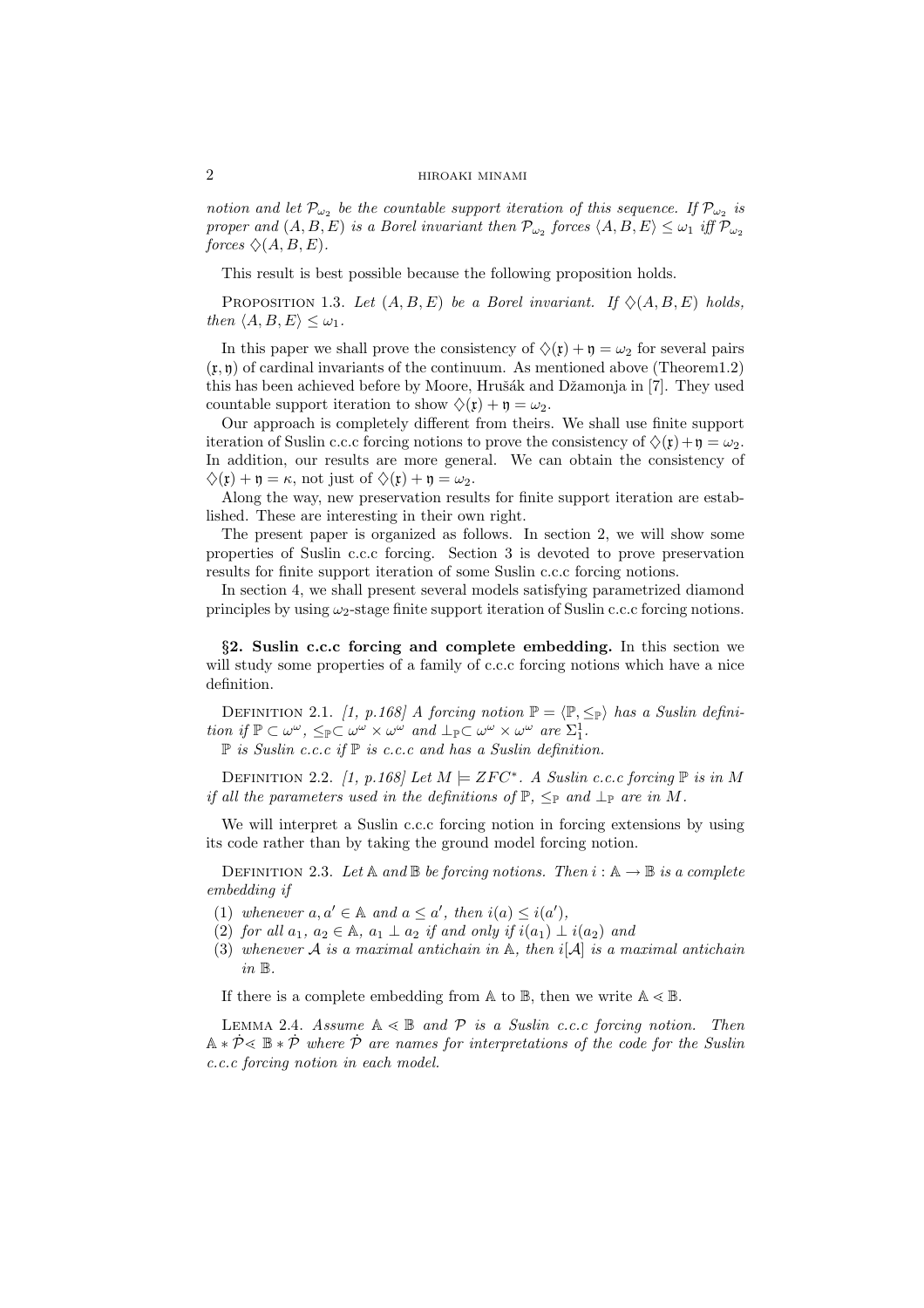PROOF. Let  $i : \mathbb{A} \to \mathbb{B}$  be a complete embedding. Define  $\hat{i} : \mathbb{A} * \mathcal{P} \to \mathbb{B} * \mathcal{P}$ by  $\hat{i}(\langle a, \dot{x}\rangle) = \langle i(a), i_*(\dot{x})\rangle$  where  $i_*$  is the class map from A-names to B-names induced by i (see [4, p.222]). We will show if  $A \subset \mathbb{A} * \dot{P}$  is a maximal antichain, then  $\hat{i}[\mathcal{A}]$  is also a maximal antichain.

Let  $\mathcal{A} = \{ \langle a_\alpha, \dot{p}_\alpha \rangle : \alpha < \kappa \}$  be a maximal antichain of  $\mathbb{A} * \dot{\mathcal{P}}$  . It is clear  $\hat{i}[\mathcal{A}]$  is an antichain. Assume there exists  $\langle b, \dot{p} \rangle \in \mathbb{B} * \dot{\mathcal{P}}$  such that  $\langle b, \dot{p} \rangle$  is incompatible with  $\hat{i}(\langle a_{\alpha}, \dot{p}_{\alpha} \rangle)$  for all  $\alpha < \kappa$ . Let G be a  $(\mathbb{B}, V)$ -generic such that  $b \in G$  and let  $H = i^{-1}[G]$ . Let  $\mathcal{A}' = \{ \dot{p}_{\alpha}[H] : i(a_{\alpha}) \in G \} \in V[H]$ .

CLAIM 2.4.1.  $V[H] \models ``\mathcal{A}'$  is a maximal antichain".

PROOF OF CLAIM. Firstly we shall show  $\mathcal{A}'$  is an antichain. Suppose  $\dot{p}_{\alpha}[H]$ ,  $\dot{p}_{\beta}[H] \in \mathcal{A}'$ . Since  $a_{\alpha}, a_{\beta} \in H$ ,  $a_{\alpha}$  is compatible with  $a_{\beta}$ . Since  $\langle a_{\alpha}, \dot{p}_{\alpha} \rangle$ is incompatible with  $\langle a_{\beta}, \dot{p}_{\beta} \rangle$ , for all  $r \leq a_{\alpha}, a_{\beta}$  there exists  $s \leq r$  such that s  $\Vdash \phi_{\alpha}$  is incompatible with  $\dot{p}_{\beta}$ ". So  $\dot{p}_{\alpha}[H]$  is incompatible with  $\dot{p}_{\beta}[H]$ . Hence  $\mathcal{A}'$  is an antichain.

Next we shall show maximality of  $\mathcal{A}'$ . Assume to the contrary that there exists  $q \in \mathcal{P}$  such that q is incompatible with  $\dot{p}_{\alpha}[H]$  for any  $\dot{p}_{\alpha}[H] \in \mathcal{A}'$ . So there exist  $a \in H$  and an A-name  $\dot{q}$  such that  $\dot{q}[H] = q$  and  $a \Vdash \mathcal{A} \otimes \kappa (a_{\alpha} \in$  $H \to \dot{q}$  is incompatible with  $\dot{p}_{\alpha}$ )". Hence  $\langle a, \dot{q} \rangle$  is incompatible with  $\langle a_{\alpha}, \dot{p}_{\alpha} \rangle$  for  $\alpha < \kappa$ . However, this contradicts the maximality of A.

 $\overline{a}$ 

Since  $V[H] \models "A'$  is a maximal antichain in  $\mathcal{P}$ " and the statement " $A'$  is a maximal antichain in  $\mathcal{P}$ " is a  $\Pi_1^1$  statement with parameter  $\mathcal{A}', \mathcal{P}, \leq_{\mathcal{P}}$  and  $\perp_{\mathcal{P}},$  $V[G] \models \text{``A' is a maximal antichain in P'' by } \Pi_1^1$ -absoluteness. However, this is a contradiction to the fact  $V[G] \models "p[G]$  is incompatible with  $i_*(\dot{p}_\alpha)[G]$ " for  $i(a_{\alpha}) \in G$ .  $\overline{a}$ 

THEOREM 2.5. Let  $\langle Q_\alpha : \alpha < \kappa \rangle$  be a sequence of Suslin c.c.c forcing notions. Let  $\mathbb{P}_{\kappa}$  be the limit of the finite support iteration of  $\langle \mathbb{P}_{\alpha}, \dot{Q}_{\alpha} : \alpha < \kappa \rangle$ . Then  $\mathbb{A} \leq \mathbb{B}$ implies  $\mathbb{A}\ast\dot{\mathbb{P}}_\kappa\lessdot\mathbb{B}\ast\dot{\mathbb{P}}_\kappa$ 

PROOF. By induction on  $\kappa$ . The limit stage is clear. The successor stage follows from the above lemma.

 $\overline{a}$ 

COROLLARY 2.6. Let  $\langle Q_\alpha : \alpha \langle \kappa \rangle$  be a sequence of Suslin c.c.c forcing notions. Let  $I \subset \kappa$ . Then  $\mathbb{P}_I \prec \mathbb{P}_\kappa$  where  $\mathbb{P}_I$  is the limit of the iteration of  $\langle \mathbb{P}^{\alpha}_I, \dot{R}_{\alpha}:\alpha<\kappa \rangle$  where  $\Vdash_{\mathbb{P}^{\alpha}_I} \dot{R}_{\alpha} =$  $\int_{a}^{\mathbb{P}_{\kappa}} \dot{Q}_{\alpha}$   $\alpha \in I$ {1} otherwise.

§3. Preservation results. In this section we shall show some preservation results for finite support iteration of Suslin c.c.c forcing notions. We deal with well-known Suslin forcing notions.

DEFINITION 3.1. (1) The Hechler forcing notion is defined as follows:  $\langle s, f \rangle \in \mathbb{D}$  if  $s \in \omega^{\lt \omega}, f \in \omega^\omega$  and  $s \subset f$ .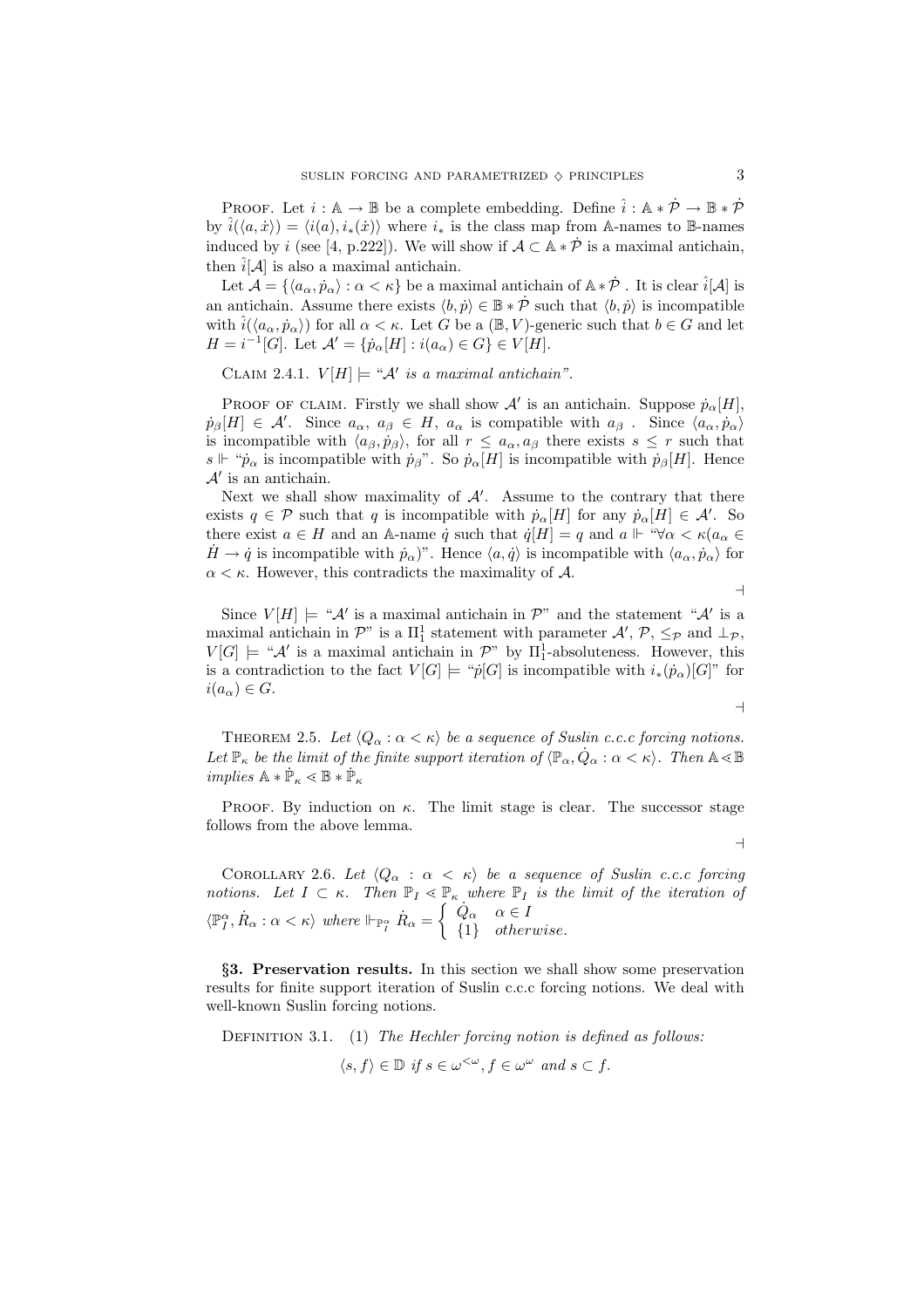It is ordered by

 $\langle s, f \rangle \le \langle t, q \rangle$  if  $s \supset t$  and  $q \le f$ .

(2) The eventually different forcing notion is defined as follows:

 $\langle s, H \rangle \in \mathbb{E} \text{ if } s \in \omega^{\leq \omega} \text{ and } H \in [\omega^\omega]^{<\omega}.$ 

It is ordered by  $\langle s, H \rangle \le \langle t, G \rangle$  if  $s \supset t$ ,  $H \supset G$  and

for all  $q \in G$  for all  $j \in [|t|, |s|) s(j) \neq q(j)$ .

(3) Let **Borel** $(2^{\omega})$  be the smallest  $\sigma$ -algebra containing all open subsets of  $2^{\omega}$ . Let  $\mu$  be the standard product measure on  $2^{\omega}$  and let  $\mathcal{N} = \{A \in \mathbf{Borel}(2^{\omega})$ :  $\mu(A) = 0$ . For  $A, B \in B$ orel $(2^{\omega})$  let  $A \cong_{\mathcal{N}} B$  if  $A \triangle B \in \mathcal{N}$ . Let  $[A]_{\mathcal{N}}$ be the equivalence class of the set A with respect to the equivalence relation  $cong_{\mathcal{N}}$ .

Define the random forcing notion by

 $\mathbb{B} = \{ [A]_{\mathcal{N}} : A \in \mathit{Borel}(2^{\omega}) \}.$ 

It is ordered by  $[A]_{N} \leq [B]_{N}$  if  $A \setminus B \in \mathcal{N}$ .

Notice that  $\mathbb{D}, \mathbb{E}$  and  $\mathbb{B}$  are Suslin c.c.c.

The proof of the following result is similar to the argument showing that finite support iteration of Hechler forcings preserves  $cov(\mathcal{N})$ .

THEOREM 3.2. Let  $\Pi = \langle I_n : n \in \omega \rangle$  be a partition of  $\omega$  into finite intervals  $I_n$  with  $|I_n| = n + 1$  for  $n \in \omega$ . Suppose  $\gamma$  is an ordinal and  $\mathbb P$  is a forcing notion which has a P-name c such that for all  $x \in 2^{\omega} \cap V$ ,  $\Vdash_{\mathbb{P}}$ "  $\exists^{\infty} n (x \restriction I_n = c \restriction I_n)$ ". Let  $\dot{x}$  be a  $\mathbb{D}_{\gamma}$ -name such that  $\Vdash_{\mathbb{D}_{\gamma}}$  " $\dot{x} \in 2^{\omega}$ ". Then  $\Vdash_{\mathbb{P} * \dot{\mathbb{D}}_{\gamma}}$  "  $\exists^{\infty} n (\dot{c} \restriction I_n = \dot{x} \restriction I_n)$ ".

More precisely we should write  $\Vdash_{\mathbb{P}*\dot{\mathbb{D}}_{\gamma}}$  " $\exists^{\infty} n (\dot{c} \restriction I_n = i_*(\dot{x}) \restriction I_n)$ " where  $i_*$ is the canonical map from  $\mathbb{D}_{\gamma}$ -names to  $\mathbb{P} * \dot{\mathbb{D}}_{\gamma}$ -names induced by the complete embedding  $i : \mathbb{D}_{\gamma} \to \mathbb{P} * \dot{\mathbb{D}}_{\gamma}$ .

PROOF. We proceed by induction on  $\gamma$ .

## First step

Let  $\dot{x}$  be a D-name such that  $\Vdash_{\mathbb{D}}$  " $\dot{x} \in 2^{\omega}$ ". Let  $\dot{c}$  be a P-name such that  $\Vdash_{\mathbb{P}}$  "  $\exists^{\infty} n \in \omega (\dot{c} \upharpoonright I_n = x \upharpoonright I_n)$ " for all  $x \in V \cap 2^{\omega}$ . Let  $(p_0, \dot{q}_0) \in \mathbb{P} * \dot{\mathbb{D}}$  and  $m \in \omega$ .

It suffices to show there exist  $(p_1, \dot{q}_1) \leq_{\mathbb{P} * \dot{\mathbb{D}}} (p_0, \dot{q}_0)$  and  $n \geq m$  such that  $(p_1, \dot{q}_1) \Vdash_{\mathbb{P} * \dot{\mathbb{D}}}$  "  $\dot{x} \restriction I_n = \dot{c} \restriction I_n$ ".

Without loss of generality we can assume  $p_0 \Vdash_{\mathbb{P}} " \dot{q}_0 = \langle \dot{s}, \dot{q} \rangle"$  for some  $s \in$  $\omega^{<\omega}$ .

CLAIM 3.2.1. Let  $\dot{x}$  be a D-name such that  $\Vdash_{\mathbb{D}}$  " $\dot{x} \in 2^{\omega}$ ". Then for each  $s \in \omega^{\lt \omega}$ , there exists  $x_s \in \omega^\omega \cap V$  such that

$$
\forall j \in \omega \forall f \in \omega^{\omega} \ (f \supset s \to \neg \langle s, f \rangle \Vdash_{\mathbb{D}} \text{``$\dot{x} \restriction I_j \neq x_s \restriction I_j$)}.
$$

PROOF OF CLAIM. It suffices to show that for each  $s \in \omega^{\leq \omega}$  and  $j \in \omega$ , there exists  $\sigma \in 2^{I_j}$  such that for each  $f \in \omega^\omega$  with  $s \subset f, \neg \langle s, f \rangle \Vdash_{\mathbb{D}} "x \upharpoonright I_j \neq \sigma$ ".

Assume to the contrary that there exist  $s \in \omega^{\langle \omega \rangle}$  and  $j \in \omega$  such that for all  $\sigma \in 2^{I_j}$ , there exists  $f_{\sigma} \in \omega^{\omega}$  with  $s \subset f_{\sigma}$  such that  $\langle s, f_{\sigma} \rangle \Vdash_{\mathbb{D}}$  "  $\dot{x} \restriction I_j \neq \sigma$ ". Let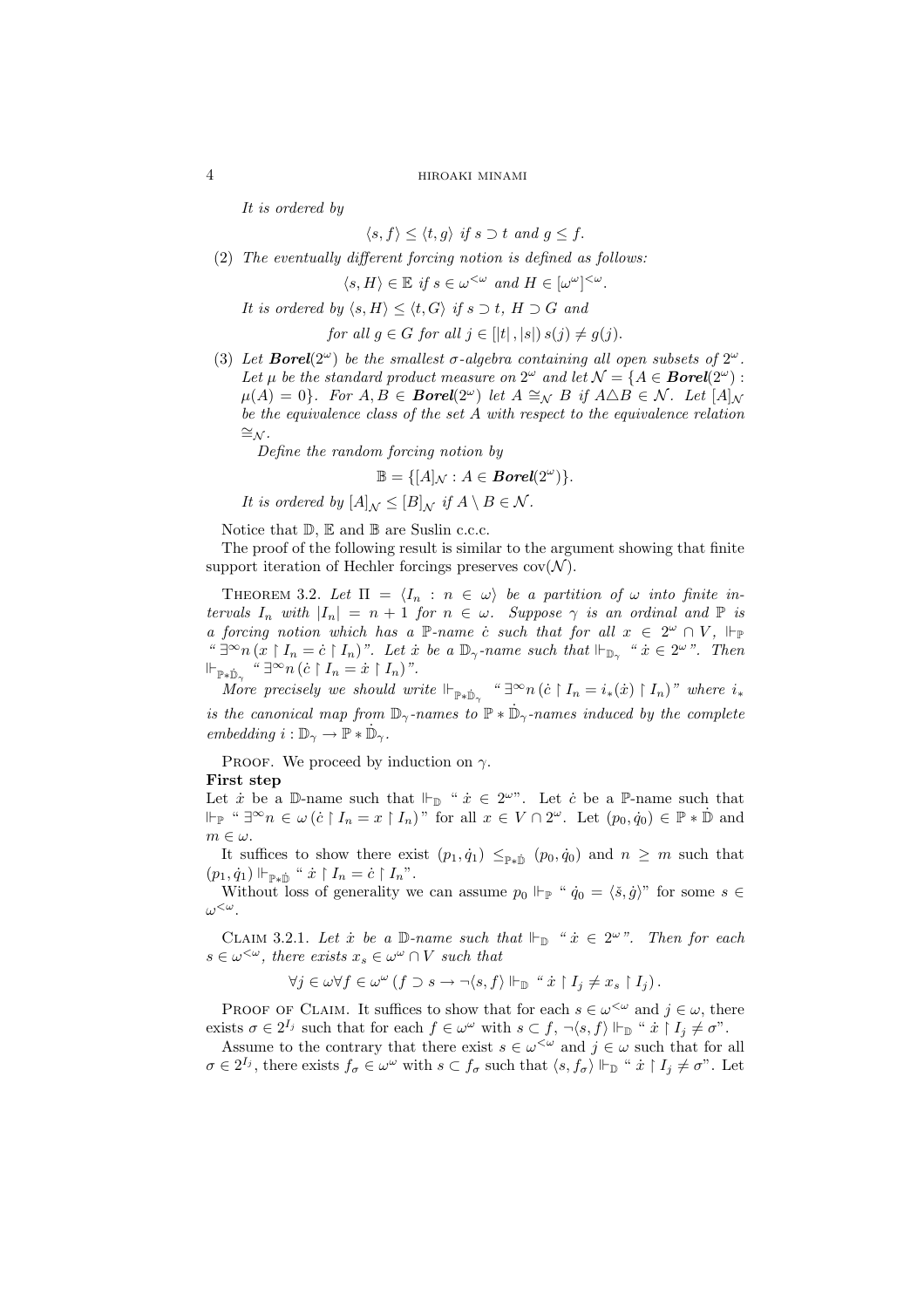$f \in \omega^{\omega}$  such that  $s \subset f$  and  $f_{\sigma} \leq f$ . Then  $\langle s, f \rangle \leq \langle s, f_{\sigma} \rangle$  for  $\sigma \in 2^{I_j}$ . Therefore  $\langle s, f \rangle \Vdash_{\mathbb{D}}$  "  $\dot{x} \restriction I_j \notin 2^{I_j}$ ". This is a contradiction.

Let  $x_s \in V \cap 2^{\omega}$  such that

$$
\forall j \in \omega \forall g' \in \omega^{\omega} \ (g' \supset s \to \neg \langle s, g' \rangle \Vdash_{\mathbb{D}} " x \upharpoonright I_j \neq x_s \upharpoonright I_j" ).
$$

Let  $r \leq p_0$  such that  $r \Vdash_{\mathbb{P}} " x_s \upharpoonright I_n = \dot{c} \upharpoonright I_n"$  for some  $n \geq m$ . Then fix  $\langle r_k : k \in \omega \rangle$  a decreasing sequence in  $\mathbb P$  and  $g^* \in 2^{\omega} \cap V$  such that  $r_0 \leq_{\mathbb P} r$  and  $r_k \Vdash_{\mathbb{P}} \text{`` } \dot{g} \upharpoonright (|s| + k) = g^* \upharpoonright (|s| + k)$ ".

By definition of  $x_s$  there is  $\langle t, h \rangle \leq_{\mathbb{D}} \langle s, g^* \rangle$  such that  $\langle t, h \rangle \Vdash_{\mathbb{D}} " x_s \upharpoonright I_n =$  $\dot{x} \restriction I_n$ ". Since  $\langle t, h \rangle \leq \mathbb{D} \langle s, g^* \rangle$ ,  $g^*(l) \leq t(l)$  for  $l \in [|s|, |t|)$ . Since  $r_{|t|}$   $\Vdash_{\mathbb{P}}$ "  $\forall i \in |t| (g(i) = g^*(i) \leq t(i))^{\nu}, r_{|t|} \Vdash_{\mathbb{P}} " \langle t, h \rangle$  is compatible with  $\langle s, g \rangle^{\nu}$ . Put  $p_1 = r_{|t|}$  and choose a P-name  $\dot{q}_1$  so that  $p_1 \Vdash_{\mathbb{P}} " \dot{q}_1 \in \mathbb{D}$  and  $\dot{q}_1 \leq_{\mathbb{D}} \langle s, \dot{g} \rangle, \langle t, h \rangle$ ". Then  $(p_1, \dot{q}_1) \leq_{\mathbb{P} * \dot{\mathbb{D}}} (p_0, \dot{q}_0)$  and  $p_1 \Vdash_{\mathbb{P}} " x_s \upharpoonright I_n = \dot{c} \upharpoonright I_n"$  by  $p_1 \leq_{\mathbb{P}} r$  and  $p_1 \Vdash_{\mathbb{P}} \text{`` } \dot{q}_1 \Vdash_{\mathbb{D}} x_s \restriction I_n = \dot{x} \restriction I_n$ " by  $p_1 \Vdash_{\mathbb{P}} \text{`` } \dot{q}_1 \leq_{\mathbb{D}} \langle t, h \rangle$ ". Therefore  $(p_1, \dot{q}_1) \Vdash_{\mathbb{P}_{\ast} \dot{\mathbb{D}}}$ "  $\dot{x} \restriction I_n = x_s \restriction I_n = \dot{c} \restriction I_n$ ".

## Successor step:

Suppose the lemma holds for  $\gamma$ . Let  $\dot{x}$  be a  $\mathbb{D}_{\gamma+1}$ -name such that  $\mathbb{F}_{\mathbb{D}_{\gamma+1}}$  " $\dot{x} \in$  $2^{\omega}$ . Let  $(p_0, q_0) \in \mathbb{P} * \dot{\mathbb{D}}_{\gamma+1}$  and  $m \in \omega$ . Without loss of generality we can assume  $(p_0, \dot{q}_0 \restriction \gamma) \Vdash_{\mathbb{P} * \dot{\mathbb{D}}_\gamma} \text{`` } \dot{q}_0(\gamma) = \langle \check{s}, \dot{g} \rangle$ " for some  $s \in \omega^{\langle \omega \rangle}$ .

Let  $\dot{x}_s$  be a  $\mathbb{D}_{\gamma}$ -name such that

$$
\Vdash_{\mathbb{D}_{\gamma}} \text{``}\forall j \in \omega \forall \dot{g}' \in \omega^{\omega} \left( \dot{g}' \supset \check{s} \rightarrow \neg \langle \check{s}, \dot{g}' \rangle \Vdash_{\mathbb{D}} \text{``}\dot{x}_s \upharpoonright I_j \neq \dot{x} \upharpoonright I_j \text{''}\right) \text{''}.
$$

By induction hypothesis there are  $(p', \dot{q}') \in \mathbb{P} * \dot{\mathbb{D}}_{\gamma}$  and  $n \geq m$  such that  $(p', \dot{q}') \leq_{\mathbb{P} * \dot{\mathbb{D}}_{\gamma}} (p_0, \dot{q}_0 \restriction \gamma)$  and  $(p', \dot{q}') \Vdash_{\mathbb{P} * \dot{\mathbb{D}}_{\gamma}} " \dot{x}_s \restriction I_n = \dot{c} \restriction I_n"$ .

Since  $\mathbb{D}_{\gamma} \leq \mathbb{P} * \dot{\mathbb{D}}_{\gamma}$ , there is a  $\mathbb{D}_{\gamma}$ -name  $\dot{Q}$  for a partial order such that  $\mathbb{P} * \dot{\mathbb{D}}_{\gamma} \cong$  $\mathbb{D}_{\gamma} * \dot{Q}$ . Let  $q^*$  be the projection of  $(p', \dot{q}')$  to  $\mathbb{D}_{\gamma}$ .

Define  $\mathbb{D}_{\gamma}$ -names  $\dot{g}^*$  and  $\langle \dot{r}_k : k \in \omega \rangle$  such that

- (i)  $\Vdash_{\mathbb{D}_\gamma}$  "  $\dot{g}^* \in \omega^\omega$  and  $\dot{r}_k \in \dot{Q}$  " for  $k \in \omega$ ,
- (ii)  $(q^*, \dot{r}_0) \leq (p', \dot{q}'),$

(iii)  $\Vdash_{\mathbb{D}_\gamma}$  "  $\dot{r}_{k+1} \leq_{\dot{Q}} \dot{r}_k$ " for  $k \in \omega$  and

(vi)  $\Vdash_{\mathbb{D}_\gamma}$  " $\dot{r}_k \Vdash_{\dot{Q}}$  "  $\dot{g}(k) = \dot{g}^*(k)$ "".

Let  $q_1^* \leq_{\mathbb{D}_\gamma} q^*$ ,  $t \in \omega^{\leq \omega}$  and let  $\dot{h}$  be a  $\mathbb{D}_\gamma$ -name such that  $\Vdash_{\mathbb{D}_\gamma}$  " $\dot{h} \in \omega^{\omega}$ " and  $q_1^* \Vdash_{\mathbb{D}_\gamma}$  " $\langle \check{t}, \check{h} \rangle \leq_{\mathbb{D}} \langle s, \check{g}^* \rangle$  and  $\langle \check{t}, \check{h} \rangle \Vdash_{\mathbb{D}}$  " $\check{x} \upharpoonright I_n = \check{x}_s \upharpoonright I_n$ "". Since  $(q_1^*, r_{|t|}) \Vdash_{\mathbb{D}_\gamma * \dot{Q}} \text{`` } \forall i \in |t| \left( \dot{g}(i) = \dot{g}^*(i) \leq \dot{h}(i) \right) \text{''}, \left( q_1^*, r_{|t|} \right) \Vdash_{\mathbb{D}_\gamma * \dot{Q}} \text{`` } \langle t, \dot{h} \rangle \text{ is comm$ patible with  $\langle s, \dot{q} \rangle$ ".

Choose  $(p_1, q_1) \in \mathbb{P} * \dot{\mathbb{D}}_{\gamma+1}$  so that  $(p_1, q_1 \upharpoonright \gamma) = (q_1^*, r_{|t|})$  and  $(p_1, q_1 \upharpoonright \gamma) =$  $(q^*, \dot{r}_{|t|}) \Vdash_{\mathbb{D}_{\gamma} * \dot{Q}} \text{`` } \dot{q}_1(\gamma) \in \mathbb{D} \text{ and } \dot{q}_1(\gamma) \leq_{\mathbb{D}} \langle t, \dot{h} \rangle, \langle s, \dot{g} \rangle$ ". Then  $(p_1, \dot{q}_1 \upharpoonright \gamma) \Vdash_{\mathbb{P} * \dot{\mathbb{D}}_{\gamma}}$ "  $c \restriction I_n = \dot{x}_s \restriction I_n$ " and  $\dot{q}_1(\gamma) \Vdash_{\dot{\mathbb{D}}}$  " $\dot{x}_s \restriction I_n = \dot{x} \restriction I_n$ ". Therefore  $(p_1, \dot{q}_1) \Vdash_{\mathbb{P} \ast \dot{\mathbb{D}}_{\gamma+1}}$ "  $\dot{c} \restriction I_n = \dot{x} \restriction I_n$ ".

Limit step:

Suppose  $\gamma$  is a limit ordinal and for  $\beta < \gamma$  the lemma holds. Without loss of generality we can assume the cofinality of  $\gamma$  is  $\omega$ . Let  $\langle \gamma_i : i \in \omega \rangle$  be a strictly

 $\overline{a}$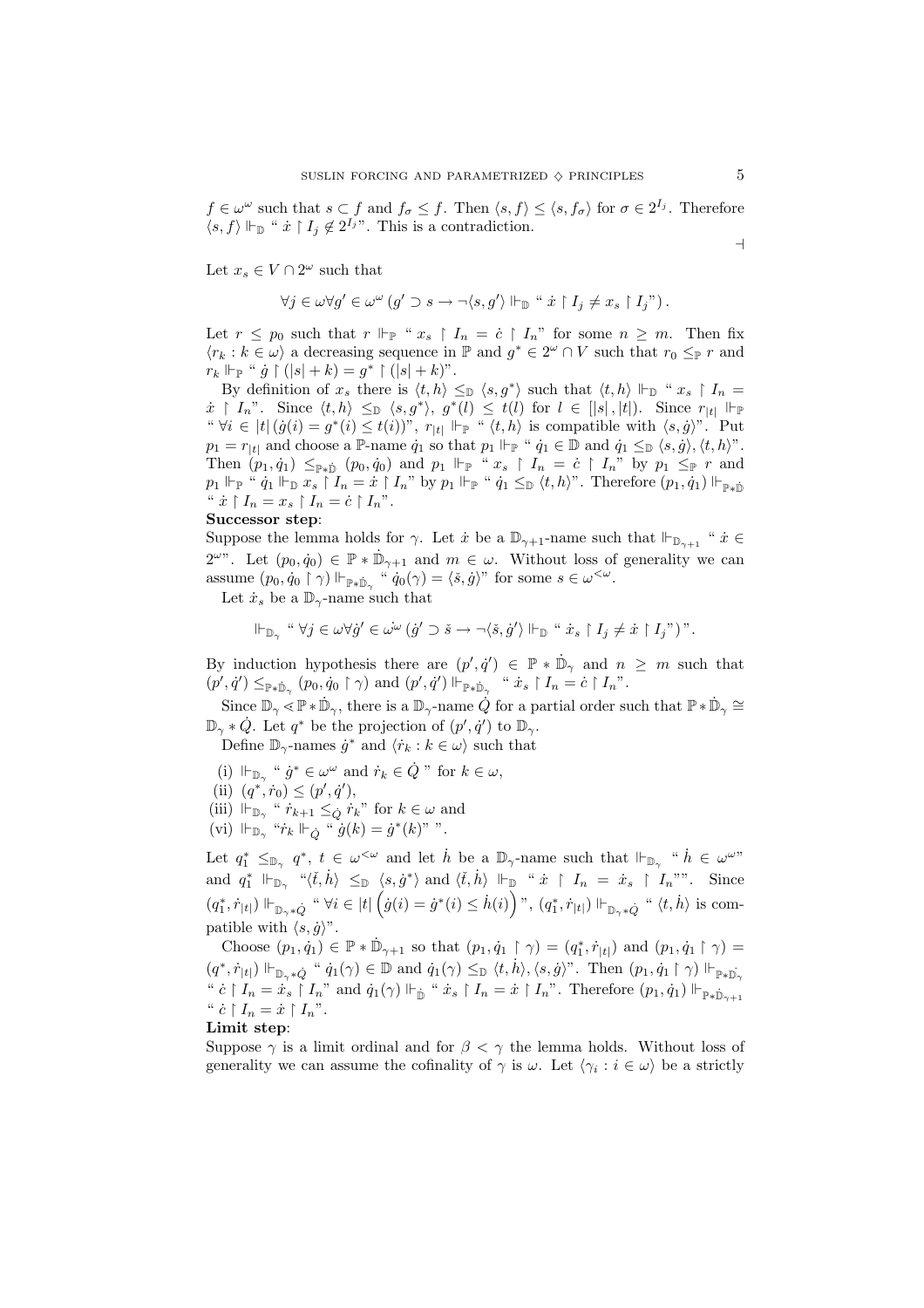increasing sequence converging to  $\gamma$ . Let  $(p_0, \dot{q}_0) \in \mathbb{P} * \dot{\mathbb{D}}_{\gamma}$ ,  $m \in \omega$  and  $\dot{x}$  be a  $\mathbb{D}_{\gamma}$ -name such that  $\Vdash_{\mathbb{D}_{\gamma}}$  "  $x \in 2^{\omega}$  ". Suppose  $(p_0, q_0) \in \mathbb{P} * \dot{\mathbb{D}}_{\gamma_j}$ .

In  $V^{\mathbb{D}_{\gamma_j}}$  let  $\langle r_k : k \in \omega \rangle$  be a decreasing sequence in  $\mathbb{D}_{[\gamma_j, \gamma)}$  such that  $r_k \Vdash_{\mathbb{D}_{[\gamma_j, \gamma)}}$ " $\dot{x} \restriction I_k = x_j \restriction I_k$ " where  $x_j \in 2^\omega \cap V^{\mathbb{D}_{\gamma_j}}$ .

Back in V let  $\dot{r}_k$  and  $\dot{x}_j$  be  $\mathbb{D}_{\gamma_j}$ -names such that  $\Vdash_{\mathbb{D}_{\gamma_j}}$  " $\langle \dot{r}_k : k \in \omega \rangle$  and  $\dot{x}_j$ satisfies the above".

By induction hypothesis there exist  $\langle p', \dot{q}' \rangle \leq_{\mathbb{P} * \dot{\mathbb{D}}_{\gamma_j}} \langle p_0, \dot{q}_0 \rangle$  and  $n \geq m$  such that  $(p', \dot{q}') \Vdash_{\mathbb{P} * \dot{\mathbb{D}}_{\gamma_j}}$  "  $\dot{c} \restriction I_n = \dot{x}_j \restriction I_n$ ". Put  $p_1 = p'$  and  $\Vdash_{\mathbb{P}}$  "  $\dot{q}_1 = \dot{q}' \hat{r}_n$ " Then  $\langle p_1, \dot{q}_1 \rangle \Vdash_{\mathbb{P} * \dot{\mathbb{D}}_{\gamma}}$  "  $\dot{c} \restriction I_n = \dot{x}_j \restriction I_n = \dot{x} \restriction I_n$ ".

The proof of the following result is similar to the argument showing that finite support iteration of eventually different forcings preserves unbounded families.

THEOREM 3.3. Suppose  $\gamma$  is an ordinal and  $\mathbb P$  is a forcing notion which has a P-name c̀ such that  $\Vdash_{\mathbb{P}} \mathcal{L}^{\infty} n(x(n) < c(n))$ " for  $x \in \omega^{\omega} \cap V$ . Let  $x$  be a  $\mathbb{E}_{\gamma}$ -name such that  $\Vdash_{\mathbb{E}_\gamma}$  "  $\dot{x} \in \omega^\omega$ ". Then  $\Vdash_{\mathbb{P} * \dot{\mathbb{E}}_\gamma}$  "  $\exists^\infty n \left( \dot{x}(n) < \dot{c}(n) \right)$ ".

PROOF. We proceed by induction on  $\gamma$ . We shall only prove the successor step. The rest of the proof is similar to the proof of Theorem 3.2.

# Successor step:

Suppose the lemma holds for  $\gamma$ . Let  $\dot{x}$  be a  $\mathbb{E}_{\gamma+1}$ -name such that  $\Vdash_{\mathbb{E}_{\gamma+1}}$  " $\dot{x} \in$  $\omega^{\omega}$ ". Let  $(p_0, \dot{q}_0) \in \mathbb{P} * \dot{\mathbb{E}}_{\gamma+1}$  and  $m \in \omega$ . Without loss of generality we can assume  $(p_0, \dot{q}_0 \restriction \gamma) \Vdash_{\mathbb{P} * \dot{\mathbb{E}}_\gamma} \text{``}\dot{q}_0(\gamma) = \langle s, \dot{F} \rangle \text{ and } \dot{F} = \{ \dot{f}_j : j < l \}$ " for some  $l \in \omega$ and  $s \in \omega^{\lt \omega}$ .

CLAIM 3.3.1. [1, p367] Let  $\dot{x}$  be a E-name such that  $\Vdash_{\mathbb{E}}$  " $\dot{x} \in \omega^{\omega}$ ". For each  $s \in \omega^{\omega}, l \in \omega \text{ and } i \in \omega, \text{ put}$ 

 $x_{s,l}(i) = \min\{j \in \omega : \forall H \subset \omega^\omega \text{ with } |H| = l(\neg \langle s, H \rangle \Vdash_{\mathbb{E}} \text{``$\dot{x}(i) > j$''}\}.$ 

Then  $x_{s,l} \in \omega^{\omega}$ .

PROOF OF CLAIM. Fix  $s \in \omega^{\langle \omega \rangle}, l \in \omega$  and  $i \in \omega$ . For  $t \in \omega$  with  $s \subset t$  put  $A_t = \{H \in (\omega^\omega)^l : \forall f \in H \forall k \in [|s|, |t|) (f(k) \neq t(k))\}.$ 

Then  $(\omega^{\omega})^l = \bigcup \{A_t : t \in \omega^{<\omega} \land s \subset t \land \exists G \in [\omega^{\omega}]^{<\omega} (\langle t, G \rangle \text{ decides } \dot{x}(i))\}.$ 

We assume  $\omega$  is equipped with the cofinite topology and  $(\omega^{\omega})^l$  is equipped with the product topology. Since  $\omega$  is compact in the topology,  $(\omega^{\omega})^l$  is also compact by Tychonoff's theorem.

Since  $\{A_t : t \in \omega^{\leq \omega} \wedge s \subset t \wedge \exists G \in [\omega^\omega]^{<\omega} (\langle t, G \rangle \text{ decides } \dot{x}(i))\}$  is an open covering of  $(\omega^{\omega})^l$ , there exist finitely many  $t_0, t_1, \ldots t_{n-1}$  such that  $(\omega^{\omega})^k =$  $A_{t_0}\cup A_{t_1}\cup \ldots \cup A_{t_{n-1}}.$ 

Pick  $G_0, G_1, \ldots, G_n \in (\omega^\omega)^k$  and  $j_0, j_1, \ldots, j_n \in \omega$  so that  $\langle t_m, G_m \rangle \Vdash_{\mathbb{E}}$ " $\dot{x}(i) = j_m$ " for  $m < n$ . Put  $x_{s,l}(i) = \max\{j_m : m < n\}$ . Then  $x_{s,l}(i)$  is as desired:

For each  $\langle s, H \rangle$  with  $H \in (\omega^\omega)^l$ , there is  $t_m$  with  $m < n$  such that  $H \in A_{t_m}$ . Since  $H \in A_{t_m}$ ,  $\langle t_m, G_m \cup H \rangle \leq \langle t_m, G_m \rangle$ ,  $\langle s, H \rangle$  and  $\langle t_m, G_m \cup H \rangle \Vdash_{\mathbb{E}} \text{`` } \dot{x}(i) =$  $j_m \leq x_{s,l}(i)$ ". Therefore  $\neg \langle s, H \rangle \Vdash_{\mathbb{E}} \text{`` } \dot{x}(i) > x_{s,l}(i)$ ".

 $\overline{a}$ 

 $\overline{a}$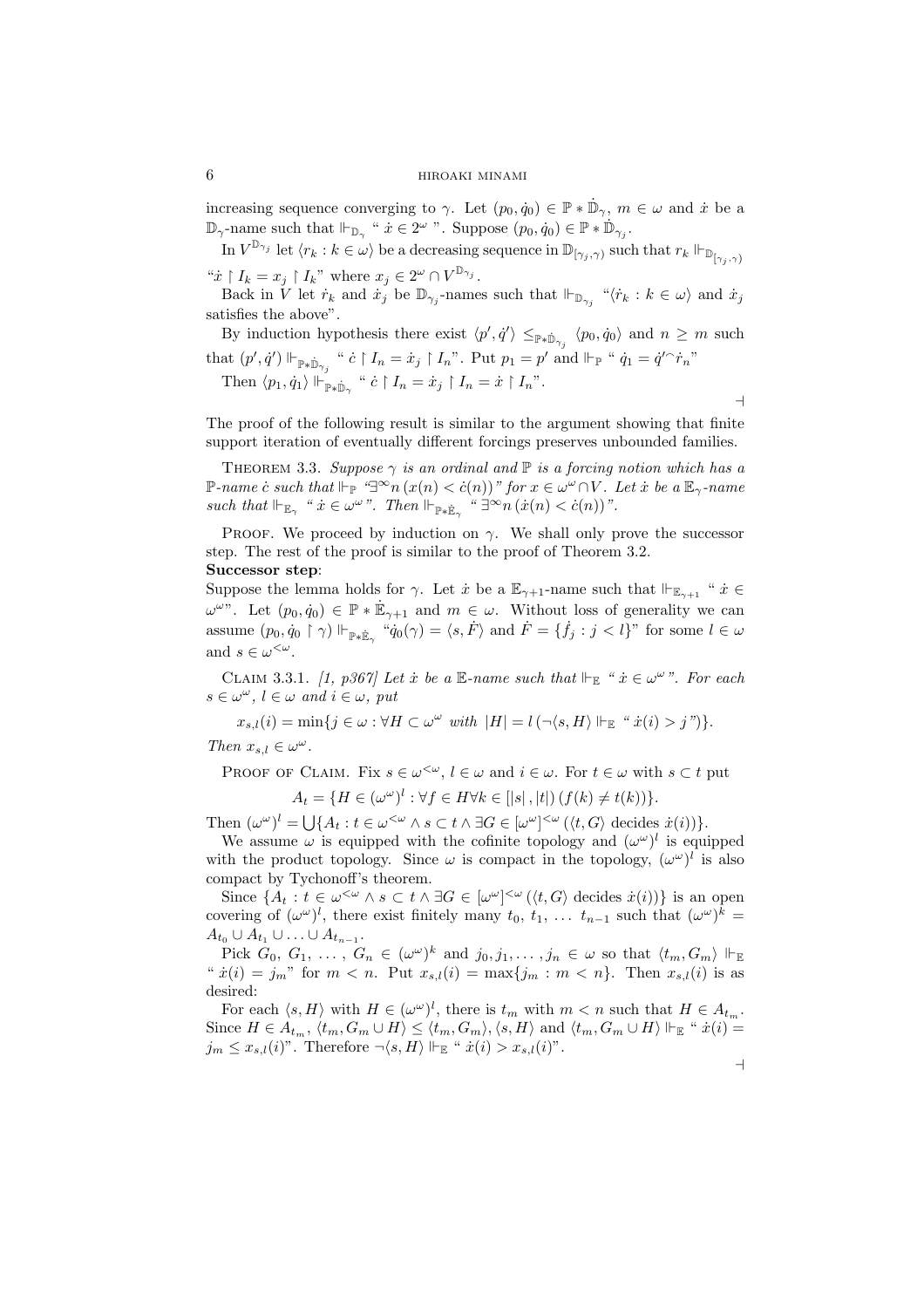Apply this claim in  $V^{\mathbb{E}_{\gamma}}$  for  $\dot{x}$  and put  $\dot{x}_{s,l}$  a  $\mathbb{E}_{\gamma}$ -name such that  $\overline{a}$ 

$$
\Vdash_{\mathbb{E}_{\gamma}} \text{`` } \dot{x}_{s,l}(i) = \min\{j : \forall \dot{H} \subset \omega^{\omega} \text{ with } |\dot{H}| = l\left(\neg \langle s, \dot{H} \rangle \Vdash \dot{x}(i) > j\right)\}.
$$

By induction hypothesis there are  $(p', \dot{q}') \in \mathbb{P} * \dot{\mathbb{E}}_{\gamma}$  and  $n \geq m$  such that  $(p',\dot{q}') \leq_{\mathbb{P} * \dot{\mathbb{E}}_{\gamma}} (p_0, \dot{q}_0 \restriction \gamma)$  and  $(p',\dot{q}') \Vdash_{\mathbb{P} * \dot{\mathbb{E}}_{\gamma}} \text{`` } \dot{c}(n) > \dot{x}_{s,l}(n)$ ". Since  $\mathbb{E}_{\gamma} \leq \mathbb{P} * \dot{\mathbb{E}}_{\gamma}$ , there is a  $\mathbb{E}_{\gamma}$ -name  $\dot{Q}$  for a partial order such that  $\mathbb{P} * \dot{\mathbb{E}}_{\gamma} \cong \mathbb{E}_{\gamma} * \dot{Q}$ . Let  $q^*$  be a projection of  $(p', q')$  to  $\mathbb{E}_{\gamma}$ . Find  $\mathbb{E}_{\gamma}$ -names  $\langle r_k : k \in \omega \rangle$  and  $\dot{F}^*$  such that

- (i)  $\Vdash_{\mathbb{E}_{\gamma}}$  "  $\dot{F}^* = \{\dot{f}_j^* : j < l\} \subset \omega^\omega$  and  $\dot{r}_k \in \dot{Q}$ " for  $k \in \omega$ ,
- (ii)  $(q^*, \dot{r}_0) \leq (p', \dot{q}'),$
- (iii)  $\Vdash_{\mathbb{E}_{\gamma}}$  "  $\dot{r}_{k+1} \leq_{\dot{Q}} \dot{r}_k$ " for  $k \in \omega$  and,
- (iv)  $(q^*, \dot{r}_k) \Vdash_{\mathbb{E}_\gamma * \dot{Q}} \lq \lq \forall j < l \left( \dot{f}_j^*(k) = \dot{f}_j(k) \right)$ " for  $k \in \omega$ .

Then there are  $q_1^* \leq_{\mathbb{E}_\gamma} q^*$ ,  $t \in \omega^{\leq \omega}$  and a  $\mathbb{E}_\gamma$ -name  $\dot{G}$  such that  $q_1^* \Vdash_{\mathbb{E}_\gamma}$  " $\langle t, \dot{G} \rangle \leq_{\mathbb{E}_\gamma}$  $\langle s, \dot{F}^* \rangle$  and  $\langle t, \dot{G} \rangle \Vdash_{\dot{\mathbb{E}}}$  "  $\dot{x}(n) \leq \dot{x}_{s,l}(n)$ "".  $\overline{a}$ ´

´

Since  $(q^*, \dot{r}_{|t|}) \Vdash_{\mathbb{E}_{\gamma} * \dot{Q}} \text{``}\forall j < l \ \forall k < |t|$  $\dot{f}_j(k) = \dot{f}_j^*(k)$  $\|f\|_{\mathbb{E}_\gamma*\dot{Q}} \ \ \hbox{``$\forall j< l$} \ \forall k<|t|\left(\dot{f}_j(k)=\dot{f}^*_j(k)\right)\text{''} \ \ \hbox{and} \ \ q_1^*\parallel_{\mathbb{E}_\gamma} \ \ \hbox{``$\forall j< l$}$  $n \forall k \in [\lfloor s \rfloor, \lceil t \rceil) \left( \dot{f}_j^*(k) \neq t(k) \right)$ ",  $(q_1^*, \dot{r}_{\lceil t \rceil}) \Vdash_{\mathbb{E}_\gamma * \dot{Q}}$  " $\langle t, \dot{G} \rangle$  is compatible with  $\langle s, \dot{F} \rangle$ ".

Choose 
$$
(p_1, \dot{q}_1) \in \mathbb{P} * \dot{\mathbb{E}}_{\gamma+1}
$$
 so that  $(p_1, \dot{q}_1 \upharpoonright \gamma) = (q_1^*, \dot{r}_{|t|})$  and  $(p_1, \dot{q}_1 \upharpoonright \gamma) \Vdash_{\mathbb{P} * \dot{\mathbb{E}}_{\gamma}}$   
"  $\dot{q}_1(\gamma) \leq_{\mathbb{E}} \langle s, \dot{F} \rangle$ ,  $\langle t, \dot{G} \rangle$ ". Then  $(p_1, \dot{q}_1 \upharpoonright \gamma) \Vdash_{\mathbb{P} * \dot{\mathbb{E}}_{\gamma}}$  "  $\dot{x}_{s,l}(n) < \dot{c}(n)$  and  $\dot{q}_1(\gamma) \Vdash_{\dot{\mathbb{E}}}$   
"  $\dot{x}(n) \leq \dot{x}_{s,l}(n)$ "". Therefore  $(p_1, \dot{q}_1) \Vdash_{\mathbb{P} * \dot{\mathbb{E}}_{\gamma+1}}$  "  $\dot{x}(n) < \dot{c}(n)$ ".

The proof of the following result is similar to the argument showing that finite support iteration of random forcings preserves unbounded families.

THEOREM 3.4. Suppose  $\gamma$  is an ordinal and  $\mathbb P$  is a forcing notion which has a P-name c̀ such that  $\Vdash_{\mathbb{P}}$  "  $\exists^{\infty} n (x(n) < c(n))$ " for  $x \in \omega^{\omega} \cap V$ . Let  $\dot{x}$  be a  $\mathbb{B}_{\gamma}$ -name such that  $\Vdash$  " $\dot{x} \in \omega^{\omega}$ ". Then  $\Vdash_{\mathbb{P} * \dot{\mathbb{B}}_{\gamma}}$  " $\exists^{\infty} n \left( \dot{x}(n) < \dot{c}(n) \right)$ ".

PROOF. We proceed by induction on  $\gamma$ . We shall prove only the successor step.

### Successor step:

Suppose the lemma holds for  $\gamma$ . Let  $\mu$  be a measure on B. Let  $\dot{x}$  be a  $\mathbb{B}_{\gamma+1}$ -name such that  $\Vdash_{\mathbb{B}_{\gamma+1}}$  "  $\dot{x} \in \omega^{\omega}$ ".

CLAIM 3.4.1. Let m be a B-name such that  $\Vdash_{\mathbb{B}}$  "  $m \in \omega$ ". Then for each n, there exists  $l \in \omega$  such that  $\mu([\![\dot{m} \leq \check{l}]\!]) \geq 1 - \frac{1}{n}$ .

Apply this claim in  $V^{\mathbb{B}_{\gamma}}$  for  $\dot{x}(n)$  for  $n < \omega$  and choose  $\dot{x}^*$  a  $\mathbb{B}_{\gamma}$ -name such that

$$
\Vdash_{\mathbb{B}_{\gamma}} \mu([\![\dot{x}(k)\leq \dot{x}^*(k)]\!]_{\dot{\mathbb{B}}}) \geq 1 - \frac{1}{2^k}.
$$

Let  $(p_0, \dot{q}_0) \in \mathbb{P} * \dot{\mathbb{B}}_{\gamma+1}$  and  $m \in \omega$ . Without loss of generality we can assume  $(p_0, \dot{q}_0 \restriction \gamma) \Vdash_{\mathbb{P} * \dot{\mathbb{B}}_{\gamma}} \text{`` } \mu(\dot{q}_0(\gamma)) \geq \frac{1}{2\delta}$  $\frac{1}{2^l}$ " for some  $l \in \omega$ . By induction hypothesis there are  $(p', \dot{q}') \in \mathbb{P} * \dot{\mathbb{B}}_{\gamma}$  and  $n \geq m, l$  such that  $(p', \dot{q}') \leq_{\mathbb{P} * \dot{\mathbb{B}}_{\gamma}} (p, \dot{q} \restriction \gamma)$  and  $(p',\dot{q}') \Vdash_{\mathbb{P} * \dot{\mathbb{B}}_{\gamma}}$  " $\dot{x}^*(n) < \dot{c}(n)$ ". Put  $(p_1,\dot{q}_1) \in \mathbb{P} * \dot{\mathbb{B}}_{\gamma+1}$  so that  $(p_1,\dot{q}_1 \upharpoonright \gamma) =$ 

 $\overline{a}$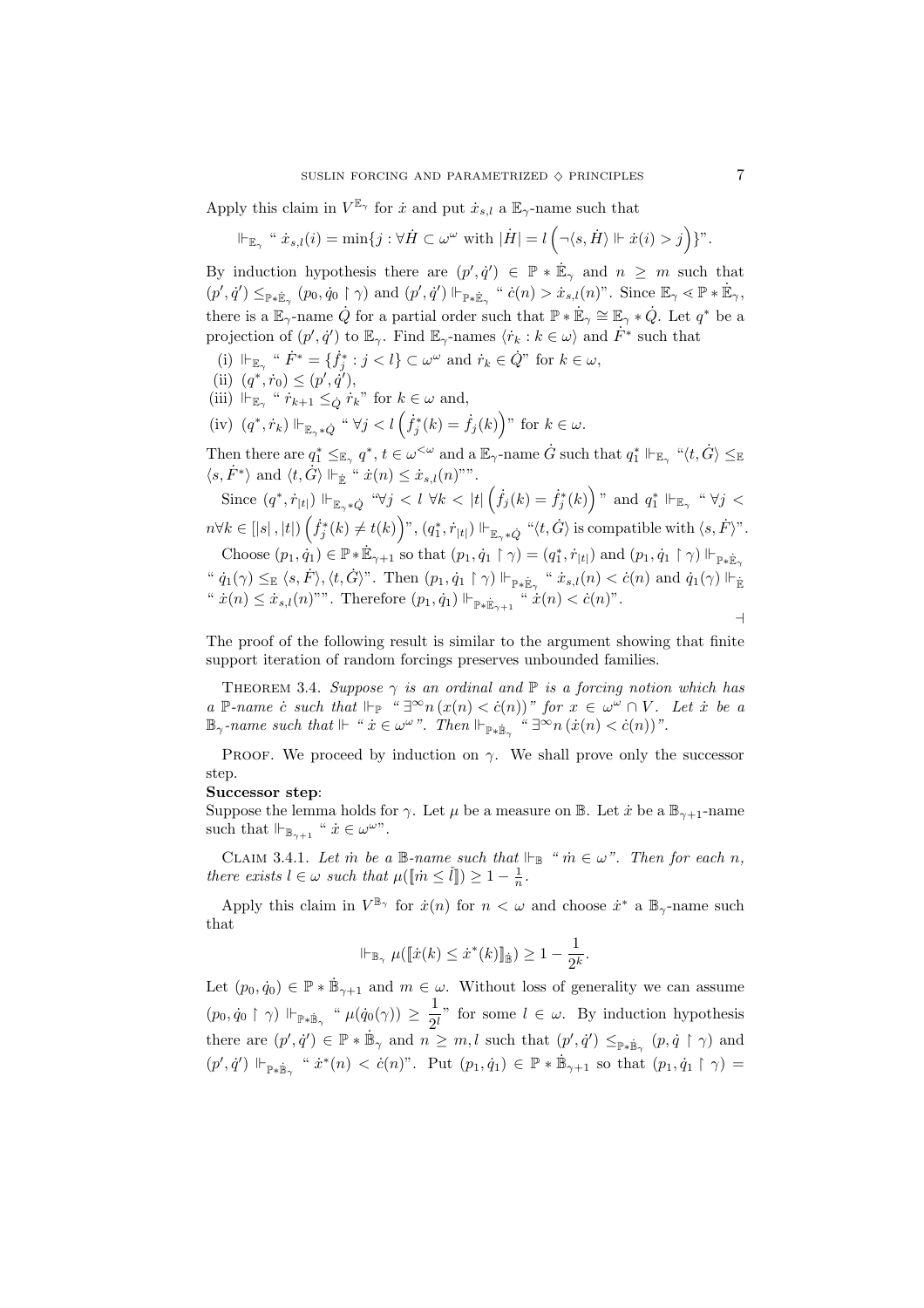$(p', \dot{q}')$  and  $(p_1, \dot{q}_1 \restriction \gamma) \Vdash_{\mathbb{P} \ast \dot{\mathbb{B}}_{\gamma}} \text{`` } \dot{q}_1(\gamma) \leq_{\mathbb{B}} \dot{q}_0(\gamma)$  and  $\dot{q}_1(\gamma) \leq [\![\dot{x}(n) \leq \dot{x}^*(n)]\!]_{\mathbb{B}}$ ". Then  $(p_1, \dot{q}_1 \upharpoonright \gamma) \Vdash_{\mathbb{P} * \dot{\mathbb{B}}_\gamma}$  " $\dot{x}^*(n) < \dot{c}(n)$  and  $\dot{q}_1(\gamma) \Vdash_{\mathbb{B}} \dot{x}(n) \leq \dot{x}^*(n)$ "". Therefore  $(p_1, \dot{q}_1) \Vdash_{\mathbb{P} * \dot{\mathbb{B}}_{\gamma+1}} " \dot{x}(n) \leq \dot{x}^*(n) < \dot{c}(n)$ ".

 $\overline{a}$ 

We shall show a preservation theorem for finite support iteration of complete Boolean algebras with a strictly positive finitely additive measure, where we say that a Boolean algebra  $\beta$  has a strictly positive finitely additive measure  $\mu$  if  $\mu$ is a function from  $\mathcal{B}$  to [0, 1] such that

- 1.  $\mu(\mathbf{0}_B) = 0$ ,
- 2.  $\mu(\mathbf{1}_\mathcal{B}) = 1$ ,
- 3. for every finite pairwise disjoint subset  $\{a_i : i \in I\}$  of  $\mathcal{B}$ ,

$$
\mu(\bigvee_{i \in I} a_i) = \sum_{i \in I} \mu(a_i)
$$
 and

4.  $a \neq \mathbf{0}_B$  implies  $\mu(a) > 0$ .

Note that if a Boolean algebra has a strictly positive finitely additive measure, then the Boolean algebra is c.c.c.

en the Boolean algebra is c.c.c.<br>Let LOC = { $\phi$  :  $\phi$  :  $\omega \to \omega^{<\omega}$  and  $\exists k \in \omega \forall n \in \omega$  (  $|\phi(n)| \leq n^k$ }. Define  $\phi \not\supseteq x$  if  $\exists^{\infty} n (\phi(n) \not\ni x(n))$  for  $\phi \in \mathbb{LOC}$  and  $x \in \omega^{\omega}$ .

THEOREM 3.5. Suppose  $\gamma$  is an ordinal and  $\mathbb P$  is a forcing notion which has a P-name c̀ such that  $\Vdash_{\mathbb{P}}$  "  $\exists^{\infty} n (\phi(n) \not\ni c(n))$ " for  $\phi \in \mathbb{LOC} \cap V$ . Let  $\mathcal{B}_{\gamma}$  be a γ-stage finite support iteration of complete Boolean algebras with strictly positive finitely additive measure  $\mu$  and which is Suslin c.c.c for each  $\gamma$ . Let  $\phi$  be a  $\mathcal{B}_{\gamma}$ -name such that  $\Vdash_{\mathcal{B}_{\gamma}}$  "  $\phi \in \mathbb{LOC}$ ". Then  $\Vdash_{\mathbb{P} * \mathcal{B}_{\gamma}}$  "  $\phi \not\supseteq c$ ".

PROOF. We proceed by induction on  $\gamma$ . We shall prove only the successor step.

## Successor step:

Suppose for  $\gamma$  the lemma holds. Let  $\dot{\phi}$  be a  $\mathcal{B}_{\gamma+1}$ -name such that  $\Vdash_{\mathcal{B}_{\gamma+1}}$  " $\dot{\phi} \in$ LOC". Let  $\dot{\psi}_i$   $(i < \omega)$ ,  $\dot{p}_i$   $(i < \omega)$  and  $\dot{k}_i$   $(i < \omega)$  be  $\mathcal{B}_{\gamma}$ -names such that

- $\Vdash_{\mathcal{B}_{\gamma}}$  "  $\dot{\psi}_i \in \mathbb{LOC}$ ,  $\dot{p}_i \in \dot{\mathcal{B}}$  and  $\dot{k}_i \in \omega$ " for  $i < \omega$ ,
- $\Vdash_{\mathcal{B}_\gamma}$  " $\dot{p}_i \Vdash_{\dot{\mathcal{B}}} \forall n \in \omega \left( \dot{\phi}(n) \leq n^{\dot{k}_i} \right)$ " and
- $\Vdash_{\mathcal{B}_\gamma}$  "  $\dot{\psi}_i(n) = \{j : \mu\}$  $\overline{\phantom{a}}$  $[j \in \dot{\phi}(n)]_{\dot{\mathcal{B}}} \wedge \dot{p}_i$ ´  $\geq \frac{1}{1}$  $\frac{1}{n} \cdot \mu(\dot{p}_i) \}$ ".

CLAIM 3.5.1.  $\Vdash_{\mathcal{B}_{\gamma}}$  $\big| \dot{\psi}_i(n) \big|$  $\vert \leq n^{k_i+1}.$ 

PROOF OF CLAIM. Since  $\Vdash_{\mathcal{B}_\gamma}$  "  $\sum_{j\in\omega}\mu(\llbracket j\in\phi(n)\rrbracket \wedge \dot{p}_i) \leq n^{\dot{k}_i}\cdot\mu(\dot{p}_i)$ ",  $\Vdash_{\mathcal{B}_\gamma}$ "  $|\dot{\psi}_i(n)| \leq \frac{n^{k_i} \cdot \mu(\dot{p}_i)}{\frac{1}{n} \mu(\dot{p}_i)} = n^{\dot{k}_i + 1}$ ".  $\overline{\phantom{0}}$ 

Let  $m \in \omega$  and  $(p_0, \dot{q}_0) \in \mathbb{P} * \dot{\mathcal{B}}_{\gamma+1}$ . Without loss of generality we can find  $i \in \omega$ and  $n_i \in \omega$  such that  $(p, \dot{q} \restriction \gamma) \Vdash_{\mathbb{P} * \dot{\mathcal{B}}_{\gamma}} " \mu ( \dot{q}(\gamma) \land \dot{p}_i) \geq \frac{1}{n}$  $\frac{1}{n_i}$ ". By induction hypothesis there exist  $(p', \dot{q}') \leq_{\mathbb{P} * \dot{\mathcal{B}}_{\gamma}} (p, \dot{q} \restriction \gamma)$  and  $n \geq n_i$ , m such that  $(p', \dot{q}') \Vdash_{\mathbb{P} * \dot{\mathcal{B}}_{\gamma}}$ " $\dot{c}(n) \notin \dot{\psi}_i(n)$ ". Without loss of generality we can assume p' decides  $\dot{c}(n)$  and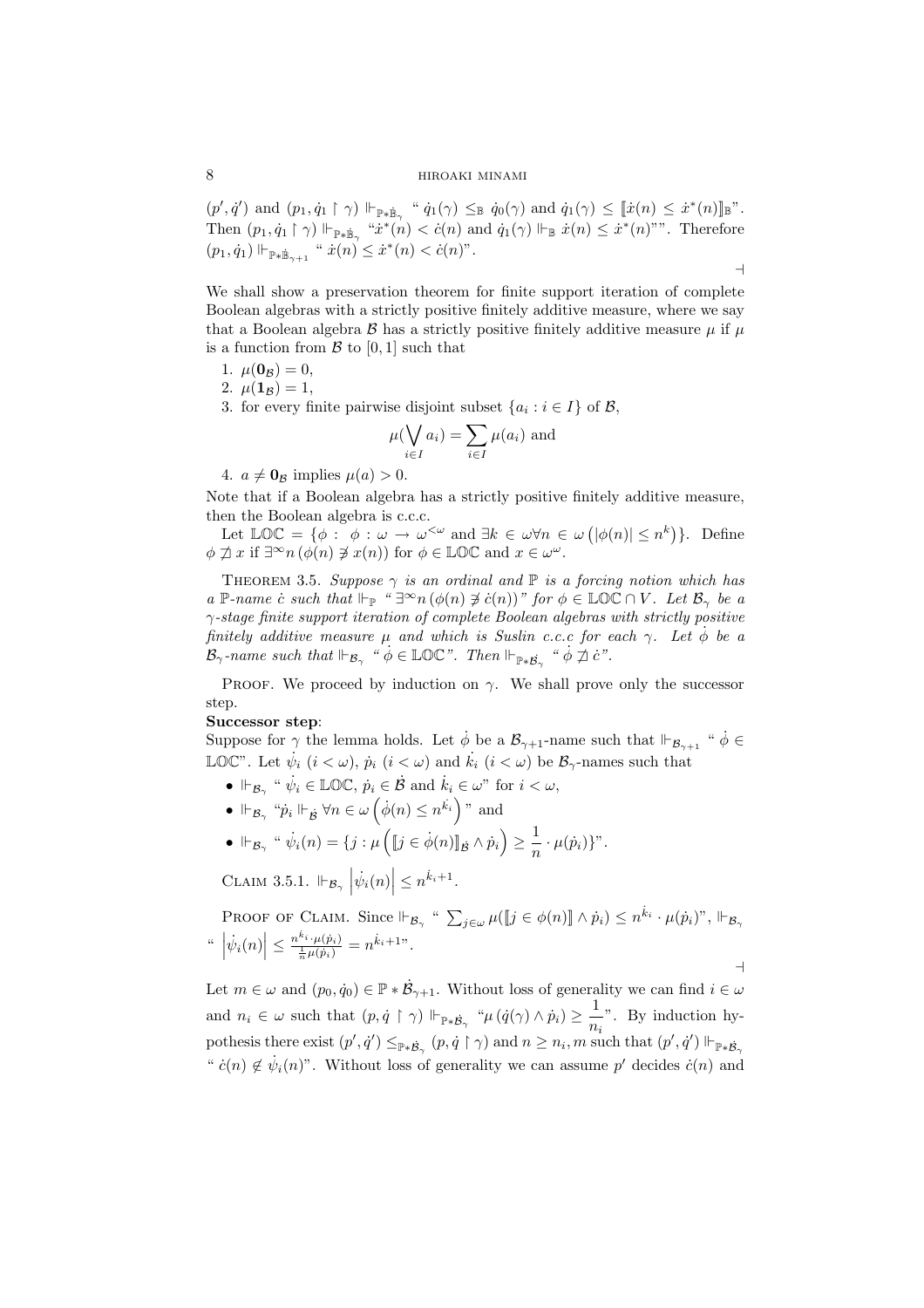$$
p' \Vdash_{\mathcal{B}} "c(n) = l" \text{ for some } l \in \omega. \text{ Since } (p', \dot{q}') \Vdash_{\mathbb{P} * \dot{\mathcal{B}}_{\gamma}} "l \notin \dot{\psi}_i(n)", (p', \dot{q}') \Vdash_{\mathbb{P} * \dot{\mathcal{B}}_{\gamma}}
$$
  
\n"
$$
\mu \left( [l \in \dot{\phi}(n)]_{\dot{\mathcal{B}}} \wedge \dot{p}_i \right) < \frac{1}{n}". \text{ So } (p', \dot{q}') \Vdash_{\mathbb{P} * \dot{\mathcal{B}}_{\gamma}} " \mu \left( [l \notin \dot{\phi}(n)]_{\dot{\mathcal{B}}} \wedge \dot{p}_i \wedge \dot{q}(\gamma) \right) > 0". \text{ Put } (p_1, \dot{q}_1) \in \mathbb{P} * \dot{\mathcal{B}}_{\gamma+1} \text{ so that } (p_1, \dot{q}_1 \upharpoonright \gamma) = (p', \dot{q}') \text{ and } (p_1, \dot{q}_1 \upharpoonright \gamma) \Vdash_{\mathbb{P} * \dot{\mathcal{B}}_{\gamma}}
$$
  
\n"
$$
\dot{q}_1(\gamma) = [l \notin \dot{\phi}(n)]_{\dot{\mathcal{B}}} \wedge \dot{p}_i \wedge \dot{q}(\gamma)". \text{ Then } (p_1, \dot{q}_1) \Vdash_{\mathbb{P} * \dot{\mathcal{B}}_{\gamma+1}} "c(n) = l \notin \dot{\phi}(n)". \rightarrow
$$

§4. Construction of Parametrized  $\diamondsuit$  principles. We shall construct several models by finite support iteration of Suslin c.c.c forcing notions.

If two Borel invariants  $(A_1, B_1, E_1), (A_2, B_2, E_2)$  are comparable in the Borel Tukey order, then  $\Diamond(A_1, B_1, E_1)$  and  $\Diamond(A_2, B_2, E_2)$  satisfy some relation:

DEFINITION 4.1. (Borel Tukey ordering [2]) Given a pair of Borel invariants  $(A_1, B_1, E_1)$  and  $(A_2, B_2, E_2)$ , we say that  $(A_1, B_1, E_1) \leq^B_T (A_2, B_2, E_2)$  if there exist Borel maps  $\phi: A_1 \to A_2$  and  $\psi: B_2 \to B_1$  such that  $(\phi(a), b) \in E_2$  implies  $(a, \psi(b)) \in E_1$ .

PROPOSITION 4.2. [7] Let  $(A_1, B_1, E_1)$  and  $(A_2, B_2, E_2)$  be Borel invariants. Suppose  $(A_1, B_1, E_1) \leq^B_T (A_2, B_2, E_2)$  and  $\Diamond(A_2, B_2, E_2)$  holds. Then  $\Diamond(A_1, B_1, E_1)$ holds.

Concerning  $\leq_T^B$ , we know the following holds.



(The direction of the arrow is from larger to smaller in the Borel Tukey order). Hence the following holds:



(The direction of the arrow is the direction of the implication).

We call this diagram "Cichon's diagram for parametrized diamonds". We will deal with Borel invariants in Cichon's diagram.

THEOREM 4.3. Let  $\kappa$  be an ordinal with  $cf(\kappa) > \omega_1$ . Let  $\mathbb{D}_{\kappa}$  be the  $\kappa$ -stage finite support iteration of  $\mathbb{D}$ . Then  $V^{\mathbb{D}_{\kappa}} \models \Diamond (cov(\mathcal{N}))$ .

.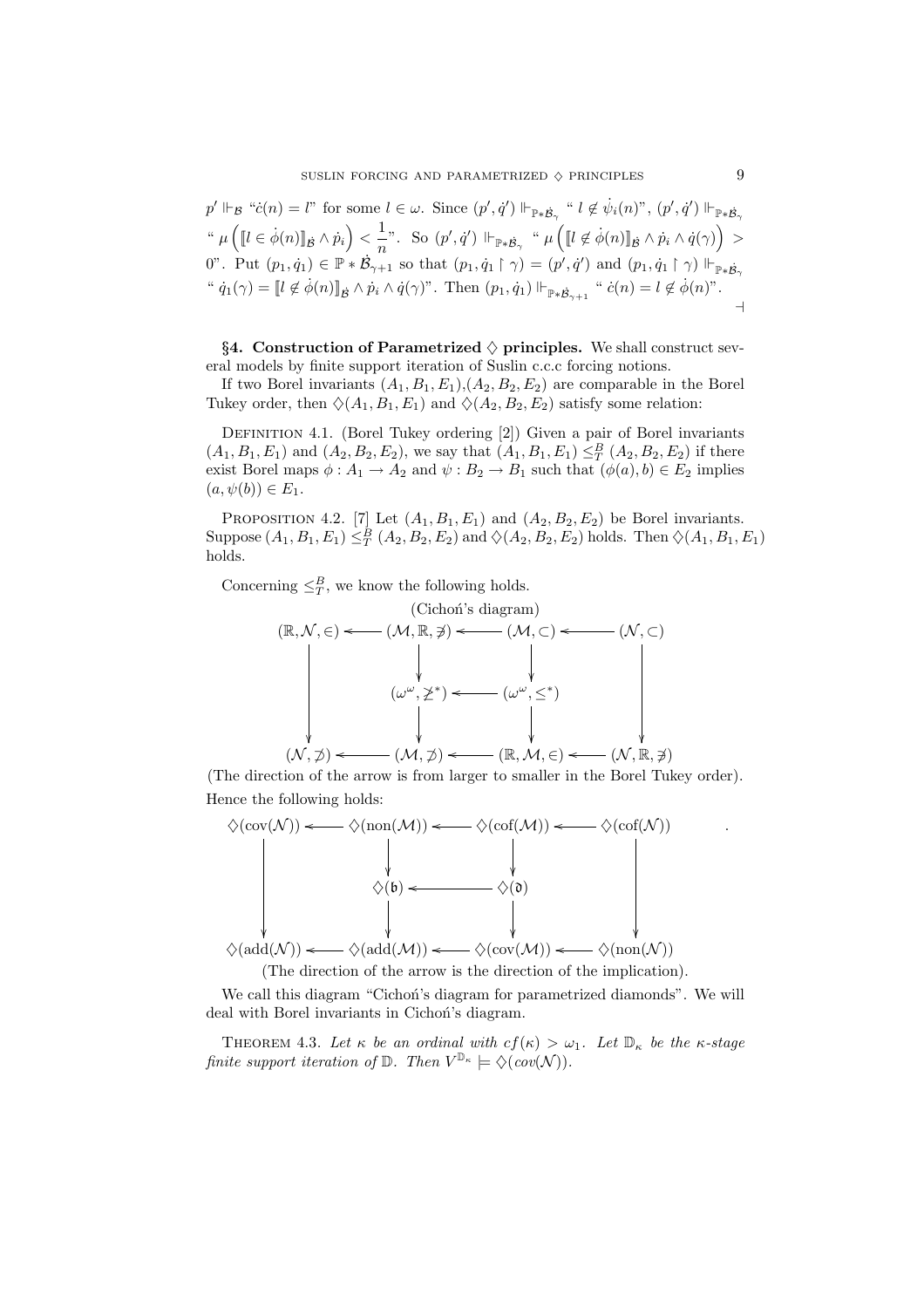PROOF. Let  $\Pi = \langle I_n : n \in \omega \rangle$  be a partition of  $\omega$  into finite intervals  $I_n$ with  $|I_n| = n + 1$  for  $n \in \omega$ . Define a relation  $=_{\Pi}^{\infty}$  so that  $x =_{\Pi}^{\infty} y$  if there exist infinitely many  $n \in \omega$  such that  $x \restriction I_n = y \restriction I_n$ . We will show  $V^{\mathbb{D}_{\kappa}} \models \Diamond(2^{\omega}, =_{\Pi}^{\infty})$ .

Let  $\dot{F}$  be a  $\mathbb{D}_{\kappa}$ -name such that  $\Vdash_{\mathbb{D}_{\kappa}}$  " $\dot{F}: 2^{\langle \omega_1} \to 2^{\omega \nu}$ . Since  $\mathbb{D}_{\kappa}$  has the c.c.c, a real  $\dot{r}_{\alpha}$  coding the Borel function  $\dot{F}$  |  $2^{\alpha}$  appears at an intermediate stage. By  $cf(\kappa) > \omega_1$  we can assume  $\dot{F}$  is a  $\mathbb{D}_{\beta}$ -name for some  $\beta < \kappa$ . Since the cofinality of the oreder type of  $(\beta, \kappa)$  is  $cf(\kappa) > \omega_1$  for  $\beta < \kappa$  and  $\mathbb{D}_{\kappa} =$  $\mathbb{D}_{\beta} * \mathbb{D}_{\beta,\kappa}$ , we can assume  $\hat{F}$  is a Borel function in the ground model. Let F be a Borel function in the ground model. Let  $\dot{c}_{\alpha}$  be a  $\mathbb{D}_{\omega_1}$ -name such that  $\Vdash_{\mathbb{D}_{\omega_1}}$  "  $\exists^{\infty} n (\dot{c}_{\alpha} \restriction I_n = \dot{x} \restriction I_n)$ " for  $\dot{x} \in 2^{\omega} \cap V^{\mathbb{D}_{\alpha}}$ . We can obtain such  $\dot{c}_{\alpha}$ . For example let  $\dot{c}_{\alpha}$  be a  $\mathbb{D}_{\omega_1}$ -name for a Cohen real over  $V^{\mathbb{D}_{\alpha}}$ .

We shall show  $\Vdash_{\mathbb{D}_{\kappa}}$  " $\langle c_{\alpha} : \alpha < \omega_1 \rangle$  is a  $\langle 2^{\omega}, \equiv_{\Pi}^{\infty}$ )-sequence for F". Let  $\dot{f}$  be a  $\mathbb{D}_{\kappa}$ -name such that  $\Vdash_{\mathbb{D}_{\kappa}}$  " $\dot{f} : \omega_1 \to 2$ ". Then the following claim holds:

CLAIM 4.3.1. Define  $C_f \subset \omega_1$  by

$$
C_{\dot{f}} = \{ \alpha < \omega_1 : \dot{f} \upharpoonright \alpha \text{ is a } \mathbb{D}_{\alpha \cup [\omega_1, \kappa)}\text{-}name \}.
$$

Then  $C_i$  contains a club.

REMARK 4.3.2. More precisely we should write

 $C_f = \{ \alpha < \omega_1 : \text{there exists a } \mathbb{D}_{\alpha \cup [\omega_1, \kappa)} \text{-name } \dot{x}_{\alpha} \text{ such that } \Vdash_{\mathbb{D}_{\kappa}} \text{``$\dot{f} \upharpoonright \alpha = i_*(\dot{x}_{\alpha})$''} \}$ 

where  $i_*$  is the class function from  $\mathbb{D}_{\alpha\cup[\omega_1,\kappa)}$ -names to  $\mathbb{D}_{\kappa}$ -names induced by the complete embedding  $i : \mathbb{D}_{\alpha \cup [\omega_1, \kappa)} \triangleleft \mathbb{D}_{\kappa}$ . For convenience we will think of a  $\mathbb{D}_{\kappa}$ name x as  $\mathbb{D}_I$ -name if there exists a  $\mathbb{D}_I$ -name y such that  $\mathbb{H}_{\mathbb{D}_\kappa}$  " $\dot{x} = i_{I*}(\dot{y})$ " where  $i_I$  is the complete embedding from  $\mathbb{D}_I$  to  $\mathbb{D}_\kappa$  defined by Corollary 2.6.

For  $\alpha \in C_f$ ,  $F(\dot{f} \restriction \alpha)$  is a  $\mathbb{D}_{\alpha \cup (\omega_1,\kappa)}$ -name because  $\dot{f} \restriction \alpha$  is  $\mathbb{D}_{\alpha \cup (\omega_1,\kappa)}$ -name and  $F \in V$ 

In  $V^{\mathbb{D}_{\alpha}}, F(\dot{f} \restriction \alpha)$  is  $\mathbb{D}_{[\omega_1,\kappa)}$ -name such that  $\Vdash_{\mathbb{D}_{[\omega_1,\kappa)}}$  "  $F(\dot{f} \restriction \alpha) \in 2^{\omega}$ " and  $\dot{c}_{\alpha}$  is  $a \mathbb{D}_{[\alpha,\omega_1)}$ -name such that  $\vdash_{\mathbb{D}_{[\alpha,\omega_1)}}$  "  $\exists^{\infty} n \in \omega(x \restriction I_n = \dot{c}_{\alpha} \restriction \alpha)$ " for  $x \in 2^{\omega} \cap V^{\mathbb{D}_{\alpha}}$ . By Theorem 3.2,  $\Vdash_{\mathbb{D}_{\lbrack \alpha,\kappa\rbrack}}$  "  $\exists^{\infty}n\in\omega(F(\dot{f}\restriction\alpha)\restriction I_n=\dot{c}_\alpha\restriction I_n)$ ".

Back in V,  $\Vdash_{\mathbb{D}_{\kappa}}$  "  $\exists^{\infty}n \in \omega(F(\dot{f} \restriction \alpha) \restriction I_n = \dot{c}_{\alpha} \restriction I_n)$ " for  $\alpha \in C_{\dot{f}}$ . Since  $C_{\dot{f}}$ contains a club subset of  $\omega_1$ ,  $\Vdash_{\mathbb{D}_{\kappa}}$  " $\langle c_\alpha : \alpha \in \omega_1 \rangle$  is a  $\langle 2^\omega, =_{\Pi}^{\infty}$ )-sequence for  $F$ ".

Let  $\phi: 2^{\omega} \to \mathcal{N}$  be the function such that

$$
\phi(x) = \{ y \in 2^{\omega} : \exists^{\infty} n \left( x \restriction I_n = y \restriction I_n \right) \}.
$$

Then  $\phi: 2^{\omega} \to \mathcal{N}$  and the identity function  $id: 2^{\omega} \to 2^{\omega}$  witness  $(2^{\omega}, \mathcal{N}, \in) \leq^B_T$  $(2^{\omega}, =_{\Pi}^{\infty})$  (see [3, Theorem 5.11]). So  $V^{\mathbb{D}_{\kappa}} \models \Diamond(2^{\omega}, \mathcal{N}, \in)$ .

$$
\dashv
$$

THEOREM 4.4. Let  $\kappa$  be an ordinal with  $cf(\kappa) > \omega_1$ . Let  $\mathbb{E}_{\kappa}$  be the  $\kappa$ -stage finite support iteration of  $\mathbb{E}$ . Then  $V^{\mathbb{E}_{\kappa}} \models \Diamond (cov(\mathcal{N}))$  and  $\Diamond(\mathfrak{b})$ .

PROOF.  $\Vdash_{\mathbb{E}_{\kappa}}$  "  $\diamondsuit(\text{cov}(\mathcal{N}))$ " is similar to the proof of Theorem 4.3. To prove  $V^{\mathbb{E}_{\kappa}} \models \Diamond(\mathfrak{b})$ , it suffices to show  $\Vdash_{\mathbb{E}_{\kappa}}$  " there exists a  $\Diamond(\omega^{\omega}, \omega^{\omega}, \mathscr{Z})$ -sequence for  $F^"$  for each Borel function  $F \in V$ .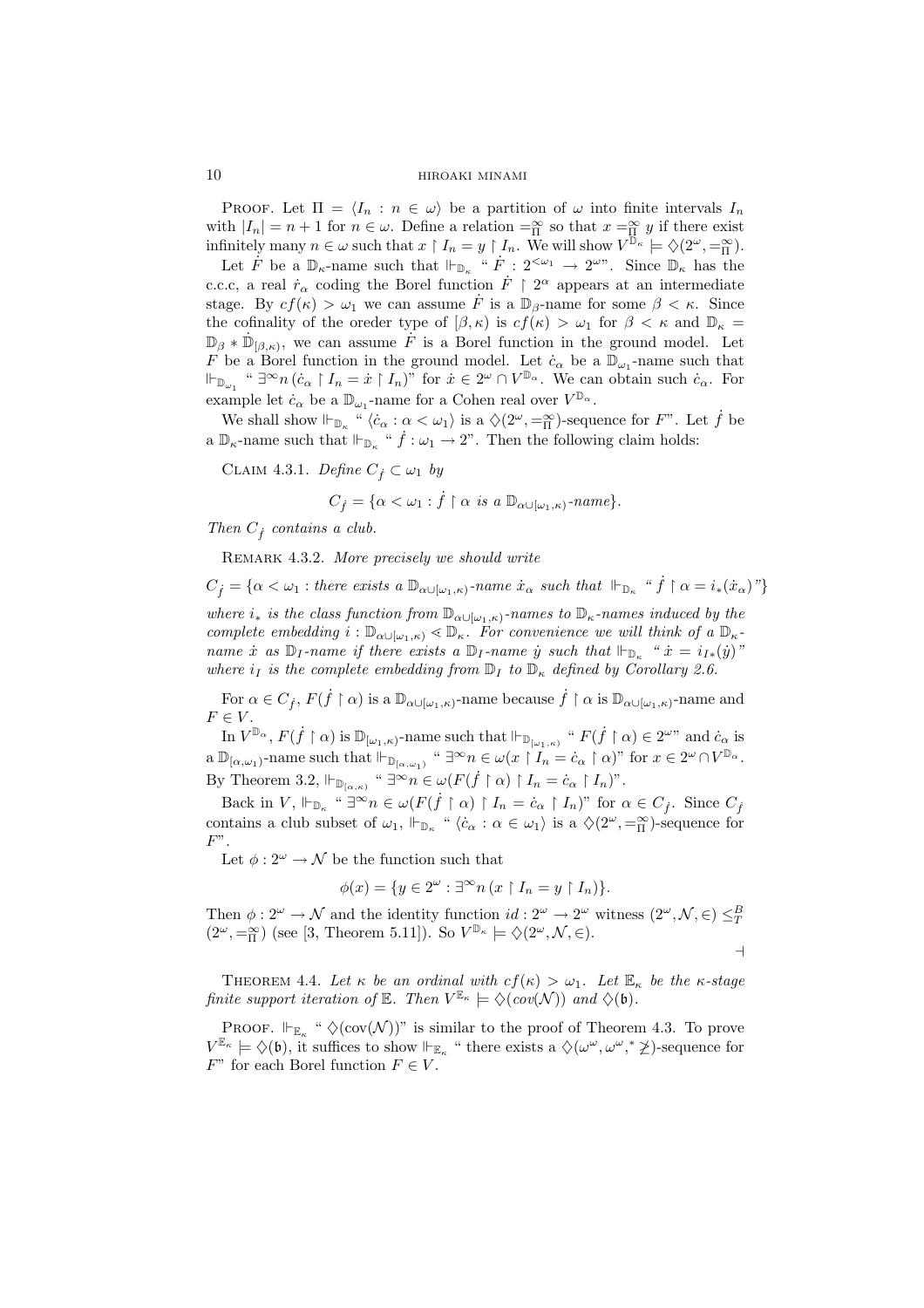For each  $\alpha < \omega_1$ , let  $\dot{c}_\alpha$  be a  $\mathbb{E}_{\omega_1}$ -name such that  $\Vdash_{\mathbb{E}_{\omega_1}}$  " $\exists^\infty n \in \omega$   $(\dot{x}(n) < \dot{c}_\alpha(n))$ " for each  $\mathbb{E}_{\alpha}$ -name  $\dot{x}$  such that  $\Vdash_{\mathbb{E}_{\alpha}}$  " $\dot{x} \in \omega^{\omega}$ ". Let  $F : 2^{<\omega_1} \to \omega^{\omega}$  be a Borel function in V. Let  $\dot{f}$  be a  $\mathbb{E}_{\kappa}$ -name such that  $\Vdash_{\mathbb{E}_{\kappa}}$  " $\dot{f} : \omega_1 \to 2$ ". Put  $C_f = \{ \alpha < \omega_1 : \dot{f} \restriction \alpha \text{ is a } \mathbb{E}_{\alpha \cup [\omega_1, \kappa)} \text{-name} \}.$  Then  $C_f$  contains a club subset of  $\omega_1$ .

For  $\alpha \in C_j$ ,  $F(\dot{f} \restriction \alpha)$  is a  $\mathbb{E}_{\alpha \cup [\omega_1,\kappa)}$ -name such that  $\Vdash_{\mathbb{E}_{\alpha \cup [\omega_1,\kappa)}}$  " $F(\dot{f} \restriction \alpha) \in$  $\omega^{\omega}$ ". By Theorem 3.3,  $\alpha \in C_f$  implies  $\Vdash_{\mathbb{E}_{\kappa}}$  " $\exists^{\infty}n \in \omega(F(\dot{f} \restriction \alpha)(n) < c_{\alpha}(n))$ ". So  $\Vdash_{\mathbb{E}_{\kappa}}$  " $\langle \dot{c}_{\alpha} : \alpha < \omega_1 \rangle$  is a  $\langle \dot{\phi} \dot{\omega}^{\omega}, \omega^{\omega}, \not\geq^* \rangle$ -sequence for  $F$ ".  $\overline{a}$ 

THEOREM 4.5. Let  $\kappa$  be an ordinal with  $cf(\kappa) > \omega_1$ . Let  $\mathbb{B}_{\kappa}$  be the  $\kappa$ -stage finite support iteration of  $\mathbb{B}$ . Then  $V^{\mathbb{B}_{\kappa}} \models \Diamond(\mathfrak{b})$ .

PROOF. It suffices to show  $\Vdash_{\mathbb{B}_{\kappa}}$  " there exists a  $\Diamond(\omega^{\omega}, \omega^{\omega}, \ast \geq)$ -sequence for  $F^"$  for each Borel function  $F \in V$ .

For  $\alpha < \omega_1$ , let  $\dot{c}_\alpha$  be a  $\mathbb{B}_{\omega_1}$ -name such that  $\Vdash_{\mathbb{B}_{\omega_1}}$  " $\exists n \in \omega$   $(\dot{x}(n) < \dot{c}_\alpha(n))$ " for each  $\mathbb{B}_{\alpha}$ -name  $\dot{x}$  such that  $\Vdash_{\mathbb{B}_{\alpha}}$  "  $\dot{x} \in \omega^{\omega}$ ".

Let  $F: 2^{\langle \omega_1} \to \omega^\omega$  be a Borel function in V. Let  $\dot{f}$  be a  $\mathbb{B}_{\kappa}$ -name such that  $\Vdash_{\mathbb{B}_{\kappa}} \text{`` } \dot{f}: \omega_1 \to 2$ ". Put  $C_{\dot{f}} = \{ \alpha < \omega_1 : \dot{f} \restriction \alpha \text{ is a } \mathbb{B}_{\alpha \cup [\omega_1, \kappa)}\text{-name} \}.$  Then  $C_{\dot{f}}$ contains a club subset of  $\omega_1$ .

For  $\alpha \in C_j$ ,  $F(\dot{f} \restriction \alpha)$  is a  $\mathbb{B}_{\alpha \cup [\omega_1,\kappa)}$ -name such that  $\Vdash_{\mathbb{B}_{\alpha \cup [\omega_1,\kappa)}}$  " $F(\dot{f} \restriction \alpha) \in$  $ω<sup>ω</sup>$ . By Theorem 3.4,  $α ∈ C<sub>f</sub>$  implies  $vdash_{\mathbb{B}_κ}$  "  $\exists^∞n ∈ ω(F(\dot{f} ∣ α) < \dot{c}_α(n))$ ". So  $\Vdash_{\mathbb{B}_{\kappa}}$  "  $\langle \dot{c}_{\alpha} : \alpha < \omega_1 \rangle$  is a  $\Diamond(\omega^{\omega}, \omega^{\omega}, \not\geq^*)$ -sequence for  $F$ ".  $\overline{a}$ 

THEOREM 4.6. Let  $\kappa$  be an ordinal with  $cf(\kappa) > \omega_1$ . Let  $(\mathbb{B} * \mathbb{D})_{\kappa}$  be the  $\kappa$ -stage finite support iteration of  $\mathbb{B} * \dot{\mathbb{D}}$ . Then  $V^{(\mathbb{B} * \dot{\mathbb{D}})_{\kappa}} \models \Diamond (add(N)).$ 

PROOF. We shall show  $V^{(\mathbb{B}*\dot{\mathbb{D}})_{\kappa}} \models \Diamond(\mathbb{LOC}, \omega^{\omega}, \mathcal{I})$ . Without loss of generality we can assume  $\mathbb{B} * \dot{\mathbb{D}}$  is a complete Boolean algebra with strictly positive finitely additive measure  $\mu$  [1, p319 Lemma 6.5.18].

For  $\alpha < \omega_1$ , let  $c_\alpha$  be a  $(\mathbb{B} * \mathbb{D})_{\omega_1}$ -name such that  $\Vdash_{(\mathbb{B} * \mathbb{D})_{\omega_1}} " \dot{\phi} \not\supseteq c_\alpha"$  for each  $(\mathbb{B} * \mathbb{D})_{\alpha}$ -name  $\dot{\phi}$  such that  $\Vdash_{(\mathbb{B} * \mathbb{D})_{\alpha}}$  "  $\dot{\phi} \in \mathbb{LOC}$ ".

To prove  $V^{(\mathbb{B}*\dot{\mathbb{D}})_{\kappa}} \models \Diamond(\mathbb{LOC}, \omega^{\omega}, \phi)$ , it suffices to show that for each Borel function  $F: 2^{<\omega_1} \to \mathbb{LOC} \in V$ ,  $\Vdash_{(\mathbb{B}*\mathbb{D})_\kappa}$  " $\langle c_\alpha : \alpha < \omega_1 \rangle$  is a  $\Diamond(\mathbb{LOC}, \omega^\omega, \mathcal{I})$ sequence for  $F$ ".

Let  $F: 2^{\langle \omega_1} \to \mathbb{LOC}$  be a Borel function in V. Let  $\dot{f}$  be a  $(\mathbb{B} * \dot{\mathbb{D}})_\kappa$ -name such that  $\Vdash_{(\mathbb{B}*\dot{\mathbb{D}})_\kappa}$  "  $\dot{f} : \omega_1 \to 2$ ". Put  $C_{\dot{f}} = {\alpha < \omega_1 : \dot{f} \restriction \alpha}$  is a  $(\mathbb{B}*\dot{\mathbb{D}})_{\alpha \cup [\omega_1,\kappa)}$ -name}. Then  $C_f$  contains a club subset of  $\omega_1$ .

For  $\alpha \in C_f$ ,  $F(\dot{f} \restriction \alpha)$  is a  $(\mathbb{B} * \dot{\mathbb{D}})_{\alpha \cup [\omega_1, \kappa)}$ -name such that  $\Vdash_{(\mathbb{B} * \dot{\mathbb{D}})_{\alpha \cup [\omega_1, \kappa)}}$  "  $F(\dot{f} \restriction \alpha)$  $\alpha$ )  $\in \mathbb{LOC}^n$ . By Theorem 3.5,  $\alpha \in C_j$  implies  $\Vdash_{(\mathbb{B}*\dot{\mathbb{D}})_\kappa}$  " $F(\dot{f} \restriction \alpha) \not\supseteq \dot{c}_\alpha$ ". So  $\Vdash_{(\mathbb{B}*\dot{\mathbb{D}})_{\kappa}}$  " $\langle \dot{c}_{\alpha} : \alpha < \omega_1 \rangle$  is a  $\Diamond(\mathbb{LO} \check{\mathbb{C}}, \omega^{\omega}, \sharp)$ -sequence for F". So we have  $V^{(\mathbb{B}*\dot{\mathbb{D}})_{\kappa}} \models \Diamond(\mathbb{LOC}, \omega^{\omega}, \not\exists).$ 

We shall show  $V^{(\mathbb{B}*\dot{\mathbb{D}})_{\kappa}} \models \Diamond(\mathcal{N}, \mathcal{N}, \not\supset)$ . Let  $\{C_{i,j}\}\$ be a family of independent open sets with  $\mu(C_{i,j}) = \frac{1}{(i+1)^2}$  for all i, j. Let  $\Phi: \omega^{\omega} \to \mathcal{N}$  be the function such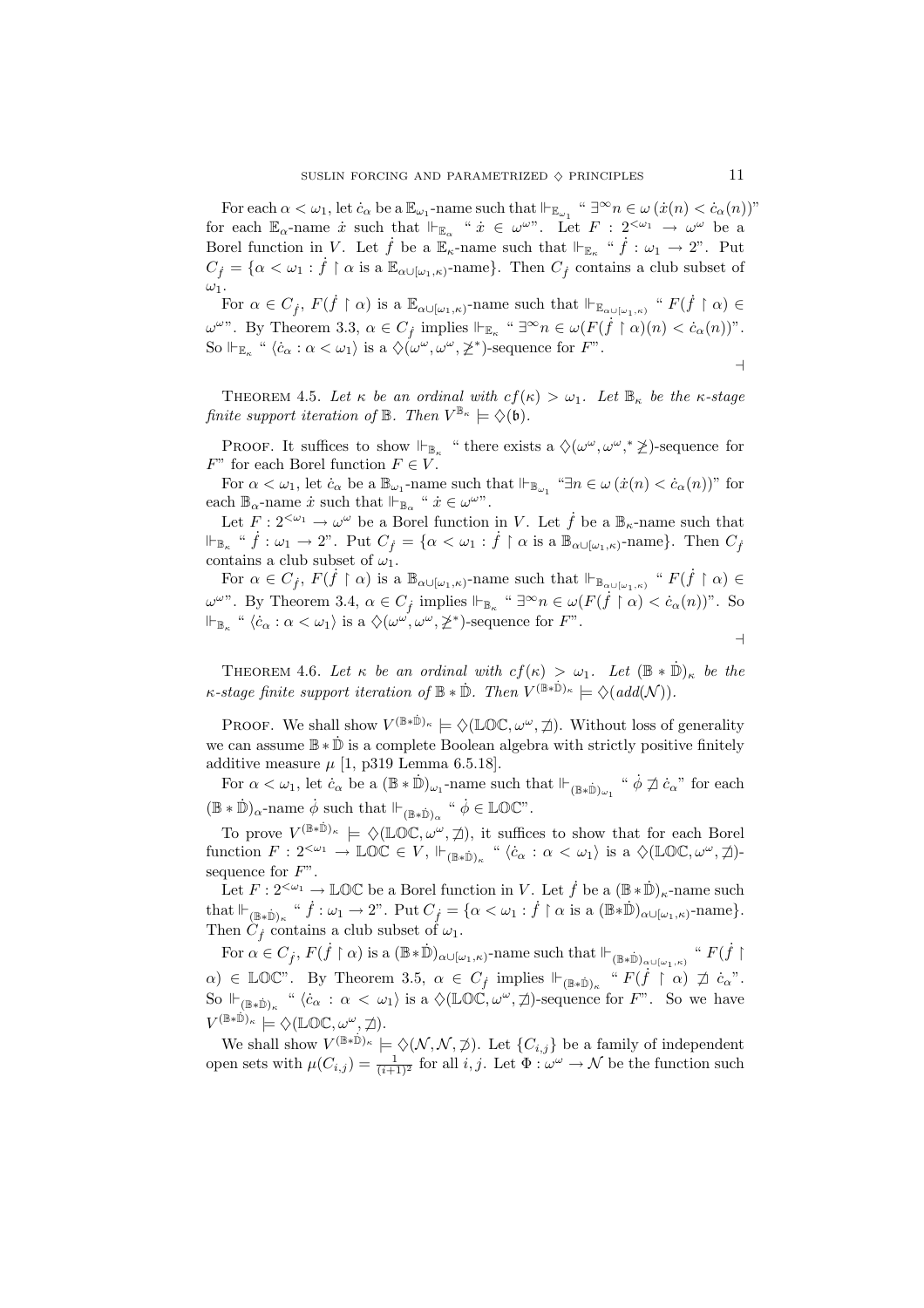that

$$
\Phi(f) = \bigcup_{n} \bigcap_{i \geq n} C_{i, f(i)}.
$$

For each  $B \in \mathcal{N}$  fix a compact set  $K_B \subset \omega^\omega \setminus B$  with  $\mu(K_B \cap U) > 0$  for any open set U with  $K_B \cap U \neq \emptyset$ . Let  $\{\sigma_n^B : n \in \omega\}$  list all  $\sigma \in \omega^{\langle \omega \rangle}$  with  $K_B \cap [\sigma] \neq \emptyset$ . Put

$$
g(B, n, i) = \{j : K_B \cap [\sigma_n^B] \cap C_{i,j} = \emptyset\}
$$

for  $i, n \in \omega$ . Fix  $k(B, n)$  such that

$$
|g(B,n,i)| \leq \frac{(i+1)^2}{2^{n+1}}
$$

for  $i \geq k(B, n)$ . Define  $\Psi : \mathcal{N} \to \mathbb{LOC}$  by

$$
\Psi(B)(i) = \bigcup_{k(B,n) \leq i} g(B,n,i).
$$

Then  $\Psi$  and  $\Phi$  witness  $(\mathcal{N}, \mathcal{N}, \mathcal{D}) \leq_B^T (\mathbb{LOC}, \omega^\omega, \mathcal{D})$  (see [1, Theorem 2.3.9]). So  $V^{(\mathbb{B}*\dot{\mathbb{D}})_{\kappa}} \models \diamondsuit(\mathcal{N},\mathcal{N},\not\supset).$ 

 $\overline{a}$ 

COROLLARY 4.7. Each of the following are relatively consistent with ZFC:

(i)  $\mathfrak{c} = add(\mathcal{M}) = \omega_2 + \diamondsuit (cov(\mathcal{N}))$  (see Diagram 1). (ii)  $\mathfrak{c} = \text{non}(\mathcal{M}) = \text{cov}(\mathcal{M}) = \omega_2 + \diamondsuit(\mathfrak{b}) + \diamondsuit(\text{cov}(\mathcal{N}))(see \ Diagram 2).$ (iii)  $\mathfrak{c} = cov(\mathcal{N}) = cov(\mathcal{M}) = \omega_2 + \Diamond(\mathfrak{b})$  (see Diagram 3).

(iv)  $\mathfrak{c} = cov(\mathcal{N}) = add(\mathcal{M}) = \omega_2 + \Diamond (add(\mathcal{N}))(see \ Diagram 4).$ 

PROOF. (i) Suppose  $V \models \text{CH. By Theorem 4.3 } V^{\mathbb{D}_{\omega_2}} \models \Diamond(\text{cov}(\mathcal{N}))$ . Since  $\mathbb{D}_{\omega_2}$  adds  $\omega_2$ -many dominating reals and Cohen reals,  $V^{\mathbb{D}_{\omega_2}} \models \mathfrak{c} = \mathfrak{b} = \text{cov}(\mathcal{M}) =$  $\omega_2$ . Since  $\text{add}(\mathcal{M}) = \min\{\mathfrak{b}, \text{cov}(\mathcal{M})\}$  (see [1], [5]),

$$
V^{\mathbb{D}_{\omega_2}} \models \diamondsuit(\text{cov}(\mathcal{N})) + \mathfrak{c} = \text{add}(\mathcal{M}) = \omega_2.
$$

Cichon's diagram for parametrized diamonds looks as follows where an  $\omega_2$  means the corresponding evaluation of the Borel invariant is  $\omega_2$  while the parametrized diamond principle for the others hold.



(ii) Suppose  $V \models \text{CH. By Theorem 4.4 } V^{\mathbb{E}_{\omega_2}} \models \Diamond(\text{cov}(\mathcal{N})) + \Diamond(\mathfrak{b})$ . Since  $\mathbb{E}_{\omega_2}$ adds  $\omega_2$  many Cohen and eventually different reals,  $\mathfrak{c} = \text{non}(\mathcal{M}) = \text{cov}(\mathcal{M}) = \omega_2$ . Hence

$$
V^{\mathbb{E}_{\omega_2}} \models \diamondsuit(\text{cov}(\mathcal{N})) + \diamondsuit(\mathfrak{b}) + \mathfrak{c} = \text{non}(\mathcal{M}) = \text{cov}(\mathcal{M}).
$$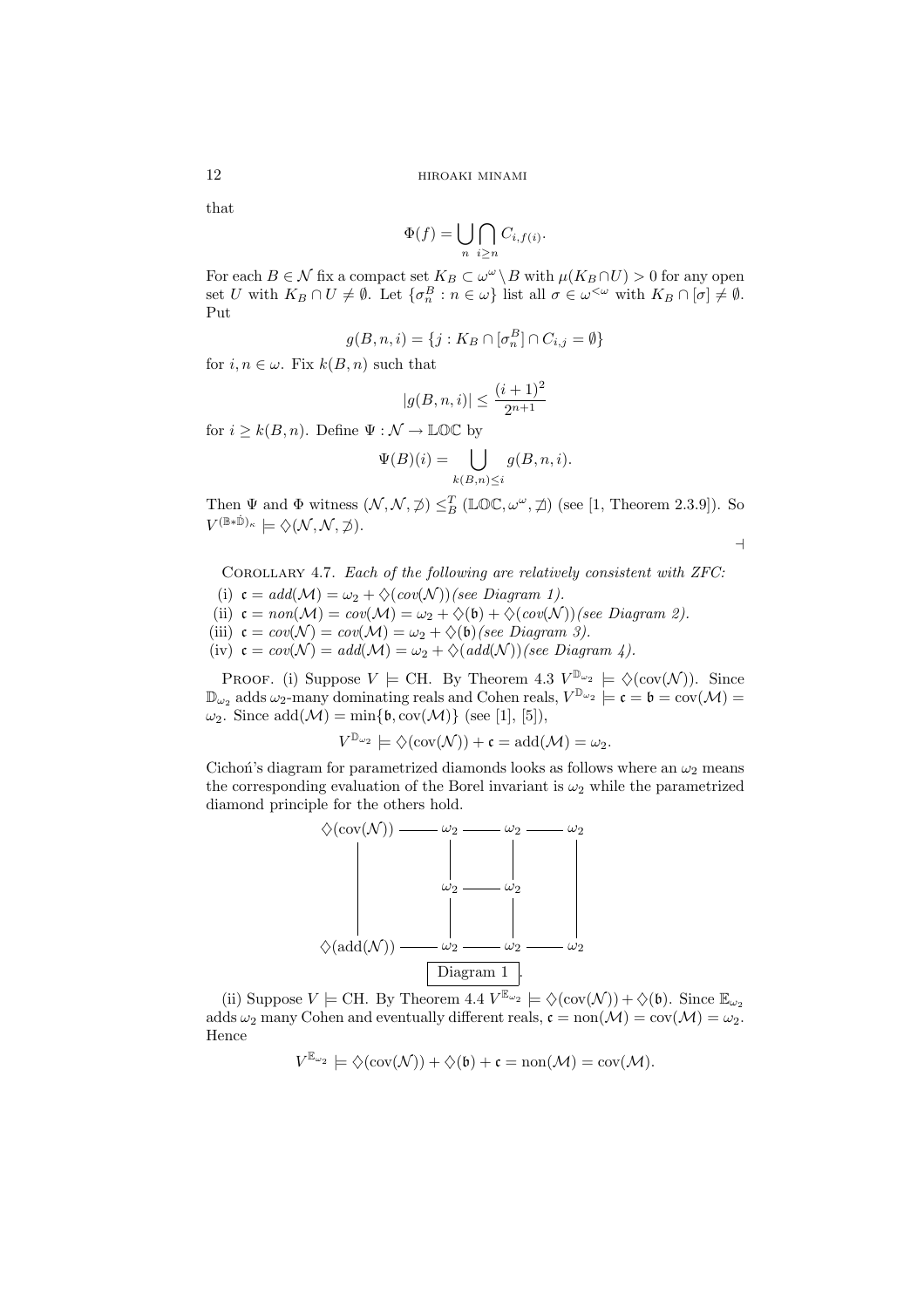

(iii) Suppose  $V \models$  CH. By Theorem 4.5  $V^{\mathbb{B}_{\omega_2}} \models \Diamond(\mathfrak{b})$ . Since  $\mathbb{B}_{\omega_2}$  adds  $\omega_2$ many Cohen and random reals,  $V^{\mathbb{B}_{\omega_2}} \models \mathfrak{c} = \text{cov}(\mathcal{N}) = \text{cov}(\mathcal{M}) = \omega_2$ . Hence



(iv) Suppose  $V \models \text{CH. By Theorem 4.6 } V^{(\mathbb{B} * \mathbb{D})_{\omega_2}} \models \Diamond(\text{add}(\mathcal{N}))$ . Since  $(\mathbb{B} * \mathbb{D})_{\omega_2}$ adds  $\omega_2$  many random, Cohen and dominating reals,  $\mathfrak{c} = \text{cov}(\mathcal{N}) = \text{add}(\mathcal{M}) =$  $\min\{\mathfrak{b}, \text{cov}(\mathcal{M})\} = \omega_2$ . Hence



 $\overline{a}$ 

Hrušák asked the following question after a talk I gave at the 33rd Winter School on Abstract Analysis -Section of Topology held in the Czech Republic (2005 January).

QUESTION 4.8 (Hrušák). Let A be a amoeba forcing. Then  $V^{\mathbb{A}_{\omega_2}} \models \Diamond(\mathfrak{s})$ ?

Acknowledgment. While carrying out the research for this paper, I discussed my work with Jörg Brendle. He gave me helpful advice. I greatly appreciate his help. I thank the referee for suggesting many improvements of the use of the English language and of the structure of the paper.